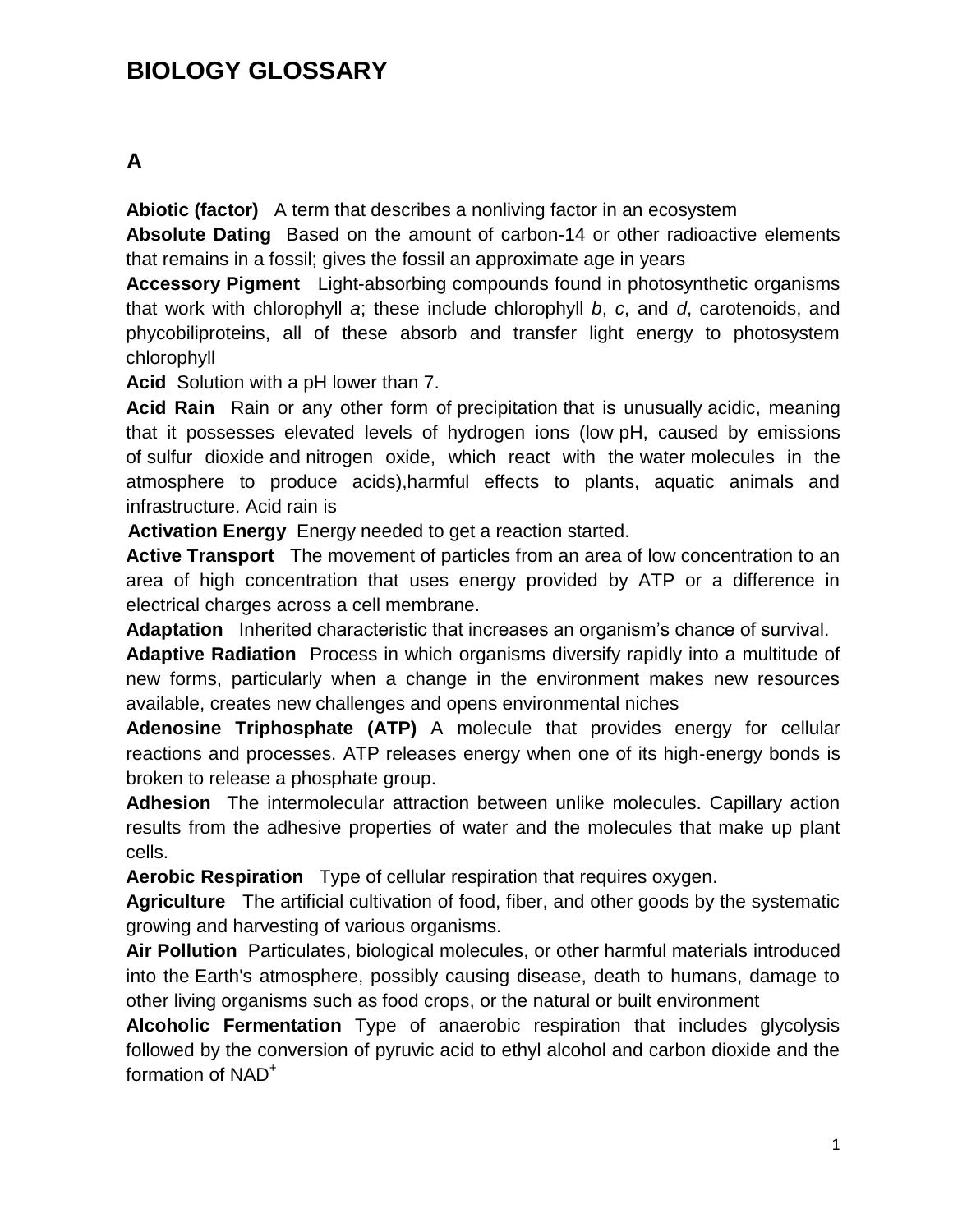**Algal Bloom** Caused by [nutrient pollution o](http://en.wikipedia.org/wiki/Nutrient_pollution)f nitrogen and phosphates that runoff into bodies of water (mostly freshwater and marine environments) causing rapid increase or accumulation in the population of [algae](http://en.wikipedia.org/wiki/Algae) (typically microscopic) in an aquatic system; some blooms may be recognized by discoloration of the water resulting from the high density of pigmented cells

**Allele** A variation of a gene's nucleotide sequence (an alternative form of a gene).

**Allele Frequency** The measure of the relative frequency of an allele at a genetic locus in a population; expressed as a proportion or percentage.

**Allopatric Speciation** [Speciation](http://en.wikipedia.org/wiki/Speciation) that occurs when biological [populations](http://en.wikipedia.org/wiki/Populations) of the same species become isolated from each other to an extent that prevents or interferes with genetic interchange

**Amino Acid** Compound with an amino group (-NH<sub>2</sub>) on one end and a carboxyl group (-COOH) on the other end.

**Anabolic Pathway** Set of metabolic pathways that construct molecules from smaller units

**Anabolic Reaction** Metabolic process that involves creating large molecules out of smaller molecules; in the process storing energy, an example is when your body makes fat out of extra nutrients you eat

**Analogous Structure** A physical structure, present in multiple species, that is similar in function but different in form and inheritance.

**Anabolic Reaction** Endothermic reaction in organisms

**Anaerobic Respiration** Type of cellular respiration that does not require oxygen.

**Anaphase** The third phase of mitosis, during which the chromosome pairs separate and move towards opposite poles

**Anticodon** Group of three bases on a tRNA molecule that are complementary to an mRNA codon.

**Aphotic Zone** Portion of a lake or ocean where there is little or no sunlight

 **Aquaporin** Channel protein in the plasma membrane of a plant, animal, or microorganism cell that specifically facilitates osmosis, the diffusion of water across the membrane

**Aquatic** A term that describes an organism associated with a water environment.

**Aquatic Biome** Includes the habitats around the world that are dominated by water from tropical reefs, to brackish mangroves, to Arctic lakes; largest of all the world's biomes—it occupies about 75 percent of the Earth's surface area

**Artificial Selection** Process by which humans breed [animals](http://en.wikipedia.org/wiki/Animal_breeding) and [plants](http://en.wikipedia.org/wiki/Plant_breeding) for particular [traits](http://en.wikipedia.org/wiki/Phenotypic_trait)

**Asexual Reproduction** Process by which by which a single parent reproduces by itself

**Atom** The smallest unit of an element that retains the chemical and physical properties of that element.

**ATP (adenosine triphosphate)** Stores chemical energy within [cells](http://en.wikipedia.org/wiki/Cell_(biology)) for [metabolism;](http://en.wikipedia.org/wiki/Metabolism) end products of [photophosphorylation,](http://en.wikipedia.org/wiki/Photophosphorylation) [cellular respiration,](http://en.wikipedia.org/wiki/Cellular_respiration) and [fermentation](http://en.wikipedia.org/wiki/Fermentation_(biochemistry))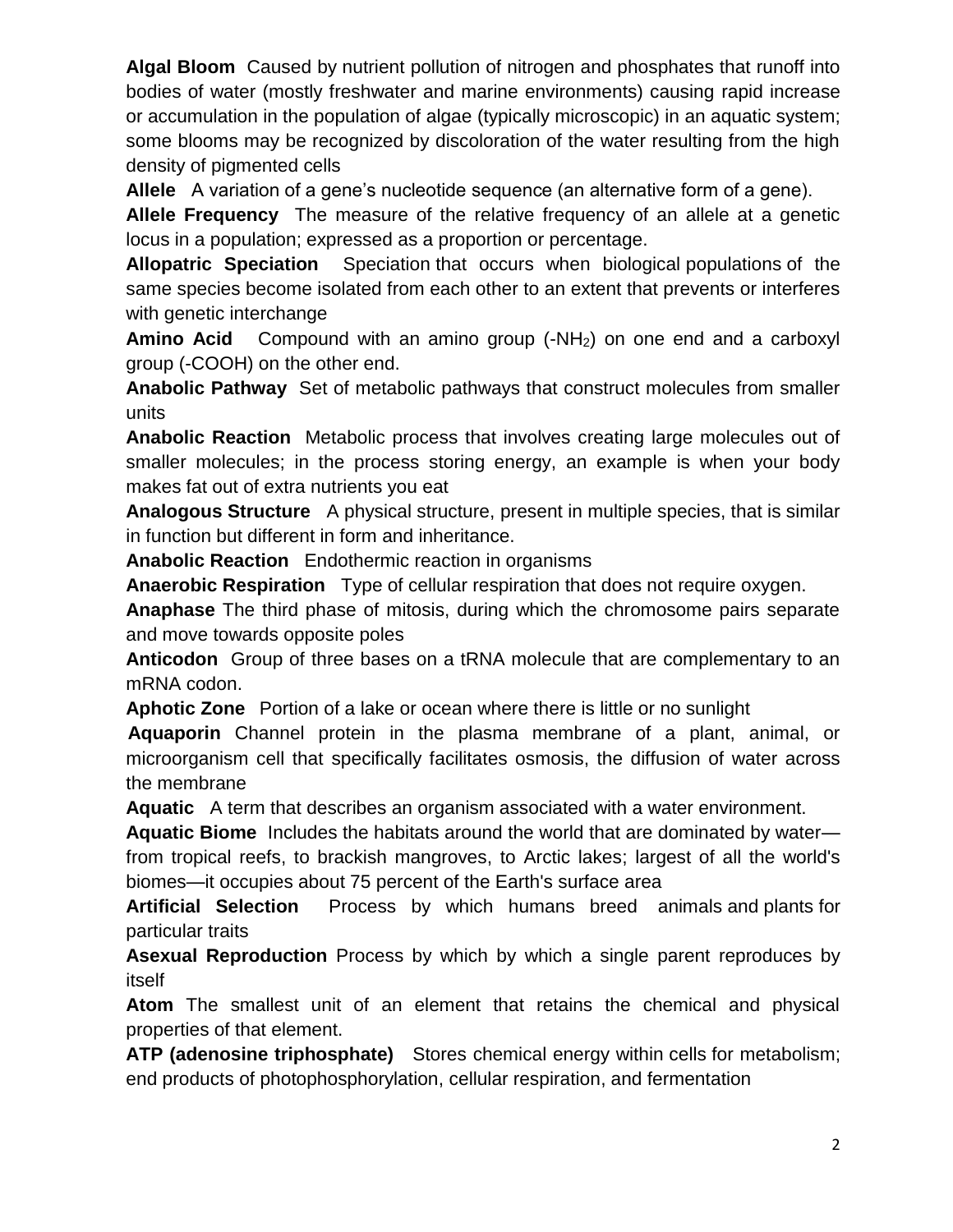**ATP synthase** Important [enzyme](http://en.wikipedia.org/wiki/Enzyme) that provides energy for the cell to use through the synthesis of [adenosine triphosphate](http://en.wikipedia.org/wiki/Adenosine_triphosphate) (ATP); formed from adenosine [diphosphate](http://en.wikipedia.org/wiki/Adenosine_diphosphate) (ADP) and inorganic phosphate  $(P_i)$ 

**Autosome** Not a sex chromosome; appears in pairs in body cells

**Autotroph (producer)** Organism that can capture energy from sunlight or chemicals and use it to produce its own food from inorganic compounds; also called a producer

## **B**

**Base** Solution with a pH higher than 7

**Behavioral Isolation** Form of reproductive isolation in which two populations have differences in courtship rituals or other types of behavior that prevent them from interbreeding

**Beneficial Mutation** [Mutation](http://rationalwiki.org/wiki/Mutation) in an organism's [genome](http://rationalwiki.org/wiki/Genome) that produces a beneficial effect; specifically, it affects the organism in some way as to increase its chances of reproductive success

**Binary Fission** "Division in half", refers to a method of [asexual reproduction](http://simple.wikipedia.org/wiki/Asexual_reproduction) that produces two genetically identical cells; most common form of reproduction in [prokaryotes](http://simple.wikipedia.org/wiki/Prokaryote) and occurs in some single-celled eukaryotes.

**Biochemical Conversion** The changing of organic matter into other chemical forms such as fuels

**Biochemical Reaction** Chemical reaction that occurs inside the cells of living things.

**Biodiversity** Biological diversity; the sum total of the variety of organisms in the biosphere.

**Bioenergetics** The study of energy flow (energy transformations) into and within living systems.

**Bioflim** Colony of prokaryotes that is stuck to a surface such as a rock or a host's tissue.

**Biogeochemical Cycles** The movement of abiotic factors between the living and nonliving components within ecosystems; also known as nutrient cycles (i.e., water cycle, carbon cycle, oxygen cycle, and nitrogen cycle).

**Biological Interactions** The effects [organisms](http://en.wikipedia.org/wiki/Organism) in a [community](http://en.wikipedia.org/wiki/Community_(ecology)) have on one another **Biological Macromolecules** A group of biomacromolecules that interact with biological systems and their environments.

**Biology** The scientific study of life.

**Biomass** [Biological material](http://en.wikipedia.org/wiki/Biomaterial) derived from living, or recently living organisms

**Biome** A large area or geographical region with distinct plant and animal groups adapted to that environment.

**Biosphere** The zone of life on Earth; sum total of all ecosystems on Earth.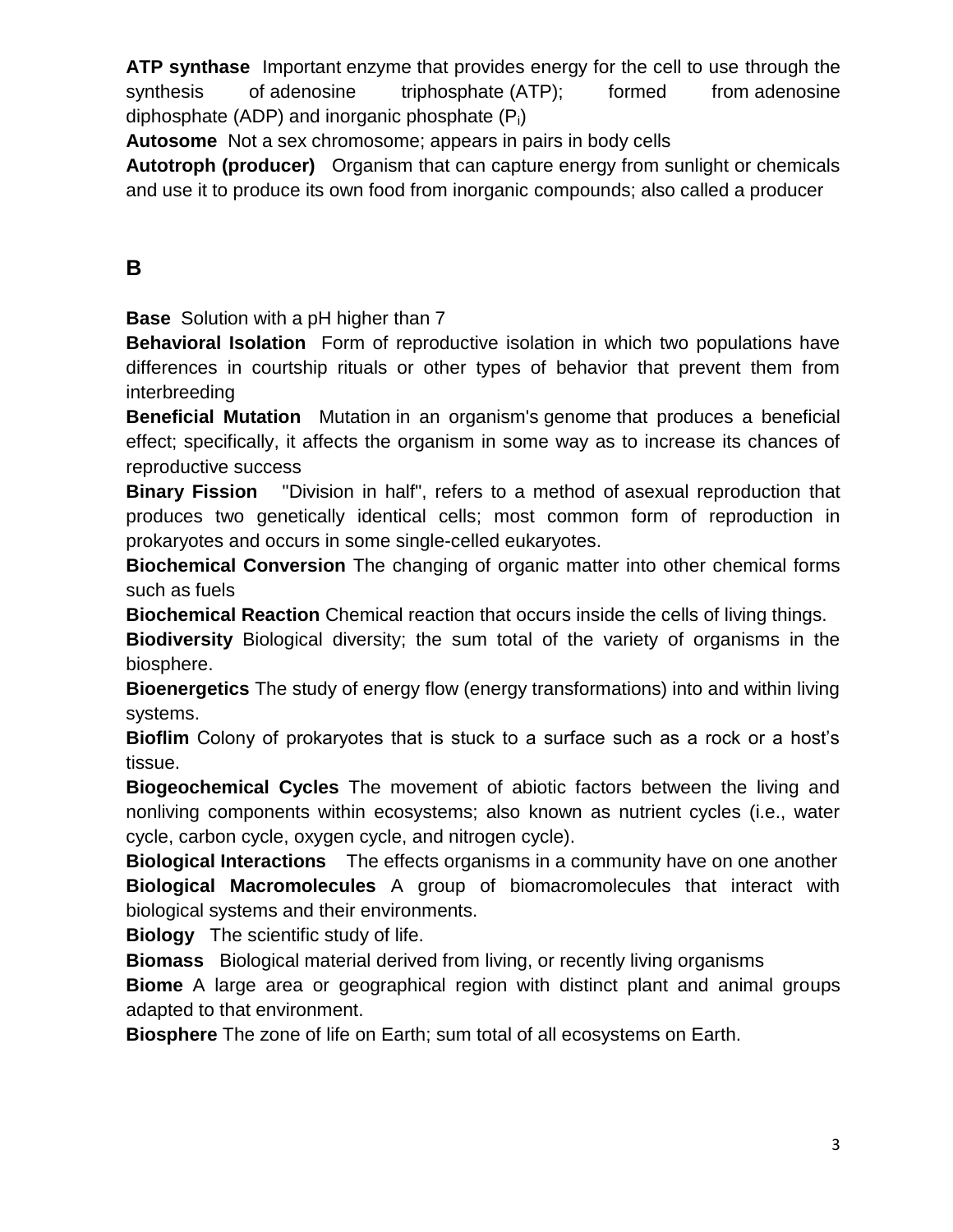**Biotechnology** Any procedure or methodology that uses biological systems or living organisms to develop or modify either products or processes for specific use. This term is commonly associated with genetic engineering, which is one of many applications.

**Biotic (factor)** A term that describes a living or once-living organism in an ecosystem **Boiling Point** The temperature at which the [vapor pressure](http://en.wikipedia.org/wiki/Vapor_pressure) of the [liquid](http://en.wikipedia.org/wiki/Liquid) equals the pressure surrounding the liquid and the liquid changes into a vapor

**Budding** Form of [asexual reproduction](http://en.wikipedia.org/wiki/Asexual_reproduction) in which a new organism genetically identical to the parent develops from an outgrowth or bud due to cell division at one particular site; new organism remains attached as it grows, separating from the parent organism only when it is mature

**Buffer** Weak acid of base that can react with strong acids or bases to help prevent sharp, sudden changes in pH

# **C**

**Calvin Cycle** Second stage of photosynthesis in which carbon atoms from carbon dioxide are combined using the energy in ATP and NADPH, to make glucose

**Cancer** A group of diseases involving abnormal [cell growth](http://en.wikipedia.org/wiki/Cell_growth) with the potential to invade or spread to other parts of the body

**Capillary Action** Tendency of water to rise in a thin tube

**Carbohydrate** A macromolecule that contains atoms of carbon, hydrogen, and oxygen in a 1:2:1 ratio and serves as a major source of energy for living organisms (e.g., sugars, starches, and cellulose).

**Carbon Cycle** Interconnected pathways through which carbon is recycled through the biotic and abiotic components of the biosphere.

**Carnivore** Organism that obtains energy by eating animals.

**Carrier (Transport) Proteins** Proteins embedded in the plasma membrane involved in the movement of ions, small molecules, and macromolecules into and out of cells; also known as transport proteins.

**Carrying Capacity (K)** Largest number of individuals of a population that a given environment can support

**Catabolic Pathway** Set of metabolic pathways that break down molecules into smaller units and release energy

**Catabolic Reaction** Exothermic reaction in organisms

**Catalyst** A substance that enables a chemical reaction to proceed at a usually faster rate or under different conditions (e.g., lower temperature) than otherwise possible without being changed by the reaction.

**Cell** The basic unit of structure and function for all living organisms. Cells have three common components: genetic material, cytoplasm, and a cell membrane. Eukaryotic cells also contain specialized organelles.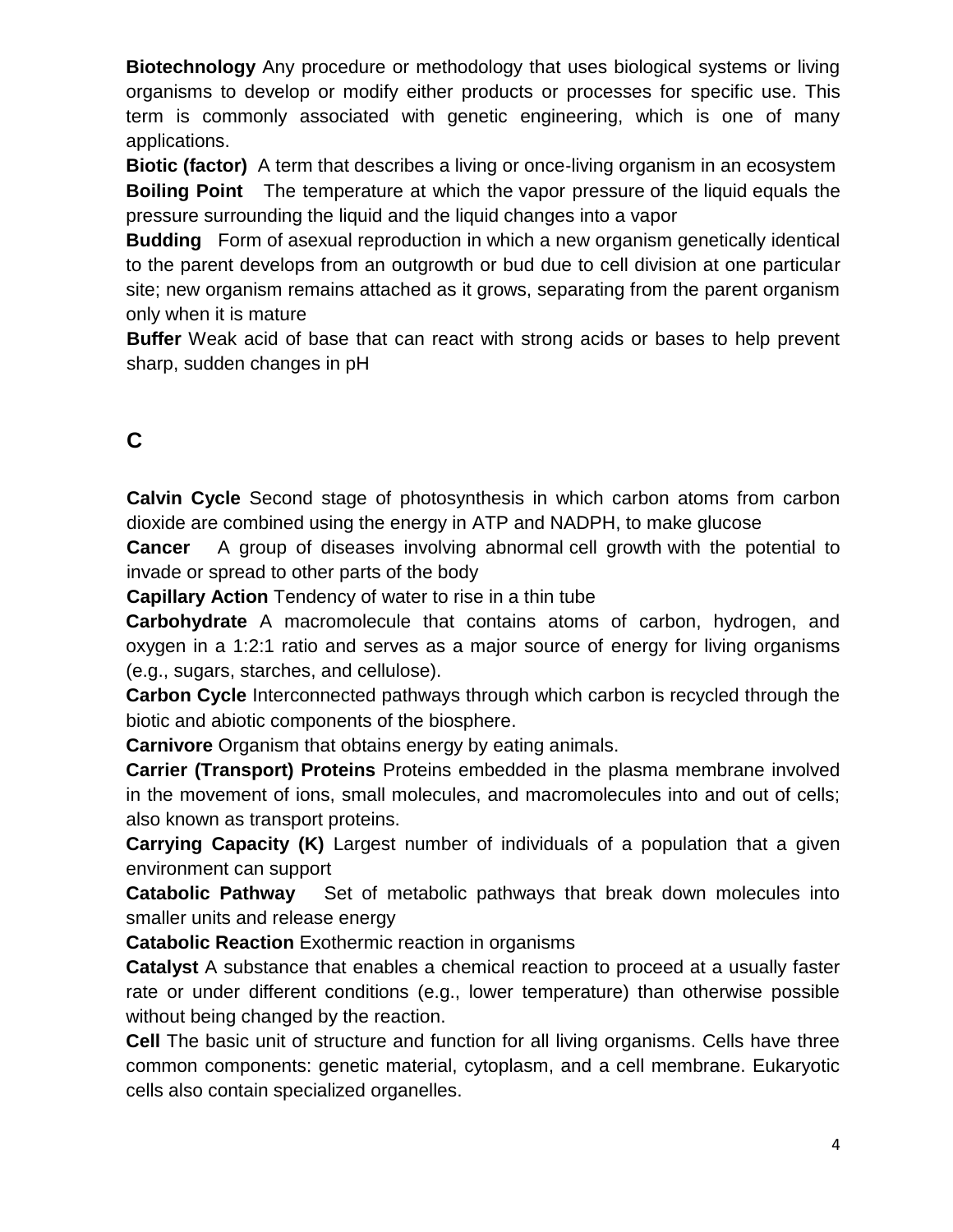**Cell Cycle** The series of events that take place in a cell leading to its division and duplication. The main phases of the cell cycle are interphase, nuclear division, and cytokinesis

**Cell Division** Process by which a parent [cell](http://en.wikipedia.org/wiki/Cell_(biology)) divides into two or more daughter cells

**Cell Theory** Theory that all living things are made up of cells, all life functions occur within cells, and all cells come from pre-existing cells.

**Cellular Respiration** A complex set of chemical reactions involving an energy transformation where potential chemical energy in the bonds of "food" molecules is released and partially captured in the bonds of adenosine triphosphate (ATP) molecules.

**Cell Wall** Rigid layer that surrounds the plasma membrane of a plant cell and helps support and protect the cell.

**Central Dogma of Biology** Doctrine that genetic instructions in DNA are copied by RNA, which carries them to a ribosome where they are used to synthesize a protein  $(DNA \rightarrow RNA \rightarrow protein)$ .

**Central Vacuole** Large saclike organelle in plant cells that stores substances such as water and helps keep plant tissues rigid.

**Centrioles** One of two tiny structures located in the cytoplasm of animal cells near the nuclear envelope.

 **Centromere** Region of sister chromatids where they are joined together.

**Channel protein** Transmembrane protein found in the phospholipid bilayer membranes, they allow specific molecules/ ions (e.g. Na+) to pass through crossing the membrane.

**Chargaff's Rules** Observations by Erwin Chargaff that concentrations of the four nucleotide bases differ among species; and that, within a species, the concentrations of adenine and thymine are always about the same and the concentrations of cytosine and guanine are always about the same.

**Chemical Bond** Force that holds molecules together

**Chemical Reaction** Process that changes some chemical substances into others **Chemiosmosis** Movement of ions across a selectively permeable membrane, down their electrochemical gradient, it relates to the generation of [ATP](http://en.wikipedia.org/wiki/Adenosine_triphosphate) by the movement of [hydrogen](http://en.wikipedia.org/wiki/Hydrogen) ions across a [membrane](http://en.wikipedia.org/wiki/Inner_membrane) during cellular [respiration](http://en.wikipedia.org/wiki/Respiration) or [photosynthesis](http://en.wikipedia.org/wiki/Photosynthesis)

**Chemiosmotic gradient** When a H+ ion enters the cell via a channel, it goes from an area of higher concentration to lower concentration thus driving the Electron Transport Chain, and the energy created is used to phosphorylate an ADP into an ATP

**Chemoautotroph** Producer that uses energy from chemical compounds to make food by chemosynthesis

**Chemosynthesis** Process by which some organisms use chemical energy to produce carbohydrates

**Chlorophyll** Green pigment in a chloroplast that absorbs sunlight in the light reactions of photosynthesis.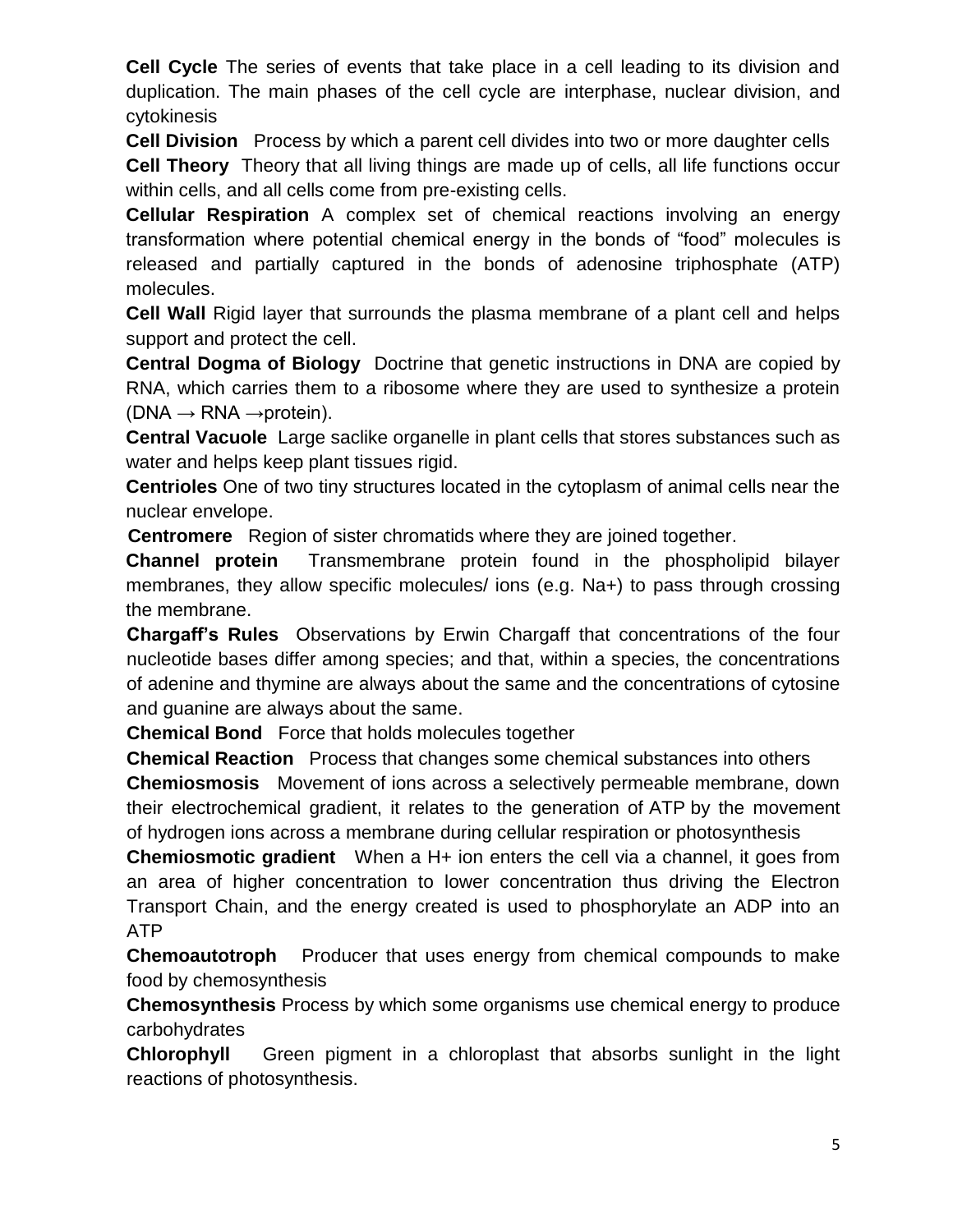**Chloroplast** An organelle found in plant cells and the cells of other eukaryotic photosynthetic organisms where photosynthesis occurs.

**Chromatid** One of two identical "sister" parts of a duplicated chromosome.

**Chromatin** Granular material visible within the nucleus; consists of DNA tightly coiled around proteins.

**Chromosomal Alteration (Mutation)** A change in the structure of a chromosome (e.g., deletion, the loss of a segment of a chromosome and thus the loss of segment containing genes; duplication, when a segment of a chromosome is duplicated and thus displayed more than once on the chromosome; inversion**,** when a segment of a chromosome breaks off and reattaches in reverse order; and translocation, when a segment of one chromosome breaks off and attaches to a non-homologous chromosome).

**Chromosomes** A single piece of coiled DNA and associated proteins found in linear forms in the nucleus of eukaryotic cells and circular forms in the cytoplasm of prokaryotic cells; contains genes that encode traits. Each species has a characteristic number of chromosomes.

**Clade** Group of related organisms that includes an ancestor and all of its descendants.

**Climate** Average weather in an area over a long period of time.

**Climax Community** Final stable stage of ecological succession that may be reached in an undisturbed community.

**Cloning** A process in which a cell, cell product, or organism is copied from an original source (e.g., DNA cloning, the transfer of a DNA fragment from one organism to a self‐replicating genetic element such as a bacterial plasmid; reproductive cloning, the transfer of genetic material from the nucleus of a donor adult cell to an egg cell that has had its nucleus removed for the purpose of creating an embryo that can produce an exact genetic copy of the donor organism; or therapeutic cloning, the process of taking undifferentiated embryonic cells [STEM cells] for use in medical research).

**Co-dominance** A pattern of inheritance in which the phenotypic effect of two alleles in a heterozygous genotype express each phenotype of each allele fully and equally; a phenotype which would not be expressed in any other genotypic combination

**Codon** Three-nucleotide sequence on messenger RNA that codes for a single amino acid.

**Coevolution** Process in which two interacting species evolve together, with each species influencing the other's evolution

**Cohesion** The intermolecular attraction between like molecules. Surface tension results from the cohesive properties of water.

**Commensalism** Symbiotic relationship in which one organism benefits and the other organism does not benefit or is not harmed.

**Community (Ecological)** Different populations of organisms interacting in a shared environment.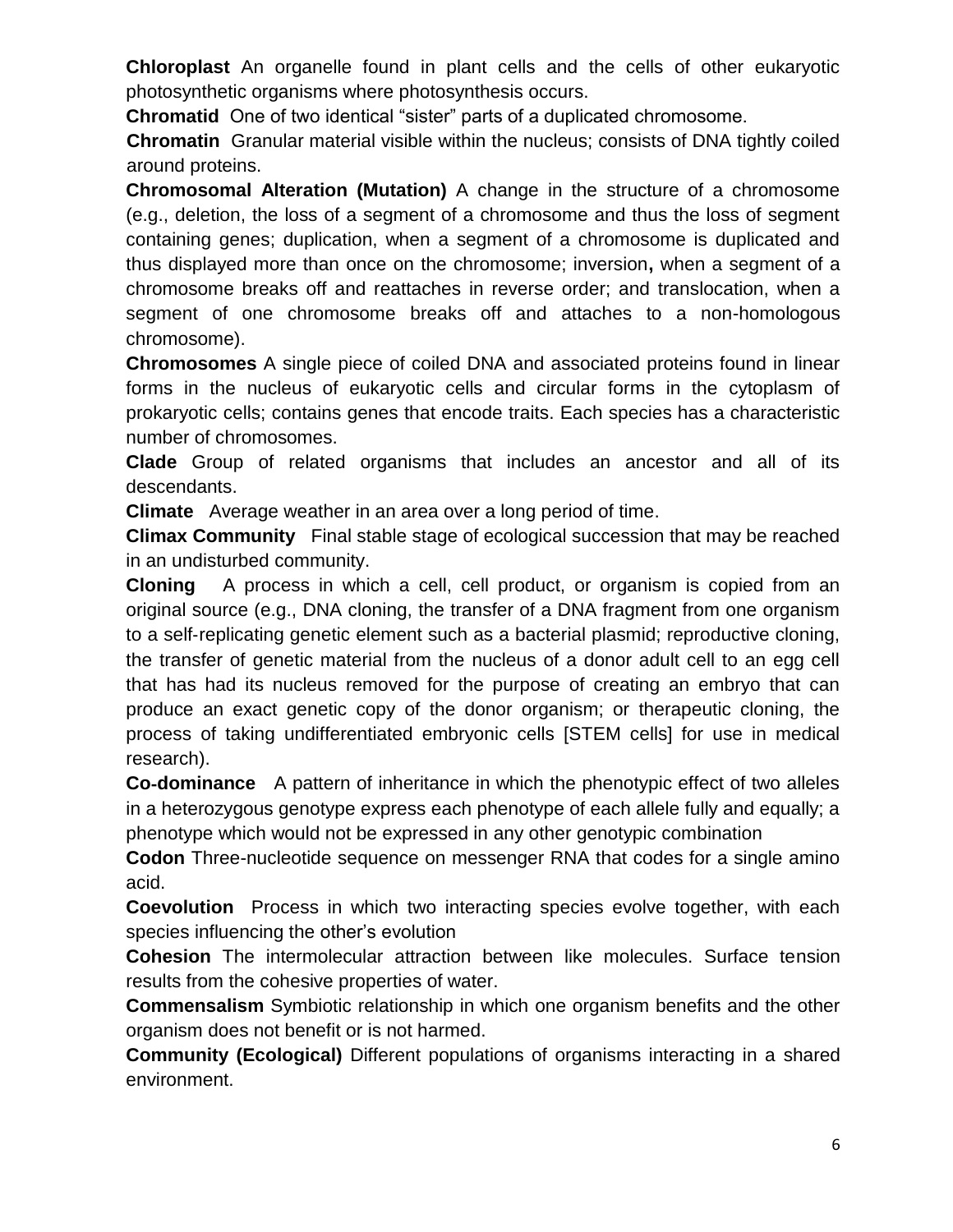**Comparative Anatomy** Study of the similarities and differences in the structures of different species.

**Comparative Embryology** Study of the similarities and differences in the embryos of different species.

**Competition** When individuals or groups of organisms compete for similar resources such as territory, mates, water, and food in the same environment.

**Competitive Exclusion Principle** Principle of ecology stating that two different species cannot occupy the same niche in the same place for very long.

**Complementary Base Pair** Pair of nucleotide bases that bond together—either adenine and thymine (or uracil) or cytosine and guanine.

**Compound** Substance with a unique, fixed composition that consists of two or more elements

**Compound Light Microscope** Type of [microscope](http://en.wikipedia.org/wiki/Microscope) which uses [visible light](http://en.wikipedia.org/wiki/Visible_spectrum) and a system of [lenses](http://en.wikipedia.org/wiki/Lens_(optics)) to magnify images of small samples

**Concentration** The measure of the amount or proportion of a given substance when combined with another substance.

**Concentration Gradient** The difference in the concentrations of the molecules in the two areas

**Condensation** Change of the physical [state of matter](http://en.wikipedia.org/wiki/State_of_matter) from [gas phase](http://en.wikipedia.org/wiki/Gas) into [liquid](http://en.wikipedia.org/wiki/Liquid)  [phase](http://en.wikipedia.org/wiki/Liquid) 

**Consumer (Heterotroph; Ecological)** An organism that obtains energy by feeding on other organisms or their remains

**Contractile Vacuole** Vacuole that removes excess water from a cell.

**Convergent Evolution** Process by which unrelated organisms independently evolve similarities when adapting to similar environments

**Coral** [Marine](http://en.wikipedia.org/wiki/Marine_biology) [invertebrates](http://en.wikipedia.org/wiki/Invertebrates) in [class](http://en.wikipedia.org/wiki/Class_(biology)) *[Anthozoa](http://en.wikipedia.org/wiki/Anthozoa)* of [phylum](http://en.wikipedia.org/wiki/Phylum) *[Cnidaria](http://en.wikipedia.org/wiki/Cnidaria)* typically living in compact [colonies](http://en.wikipedia.org/wiki/Colony_(biology)) of many identical individual ["polyps";](http://en.wikipedia.org/wiki/Polyp) important [reef](http://en.wikipedia.org/wiki/Coral_reef) builders that inhabit tropical [oceans](http://en.wikipedia.org/wiki/Ocean) and secrete [calcium carbonate](http://en.wikipedia.org/wiki/Calcium_carbonate) to form a hard skeleton

**Coral Reef** Diverse underwater ecosystems held together by [calcium](http://en.wikipedia.org/wiki/Calcium_carbonate)  [carbonate](http://en.wikipedia.org/wiki/Calcium_carbonate) structures secreted by [corals](http://en.wikipedia.org/wiki/Coral) 

**Cristae** Fold in the [inner membrane](http://en.wikipedia.org/wiki/Inner_mitochondrial_membrane) of a [mitochondrion;](http://en.wikipedia.org/wiki/Mitochondrion) providing a large amount of surface area for chemical reactions to occur on

**Crossing**‐**over** An exchange of genetic material between homologous chromosomes during prophase I of meiosis; contributes to the genetic variability in gametes and ultimately in offspring.

**Cytokinesis** The final phase of a cell cycle resulting in the division of the cytoplasm.

**Cytolysis** In animal cells only; when they swell and can burst.

**Cytoplasm** All of the material inside the plasma membrane of a cell (excluding organelles).

**Cytoskeleton** Structure of filaments and tubules in the cytoplasm that provides a cell with an internal framework.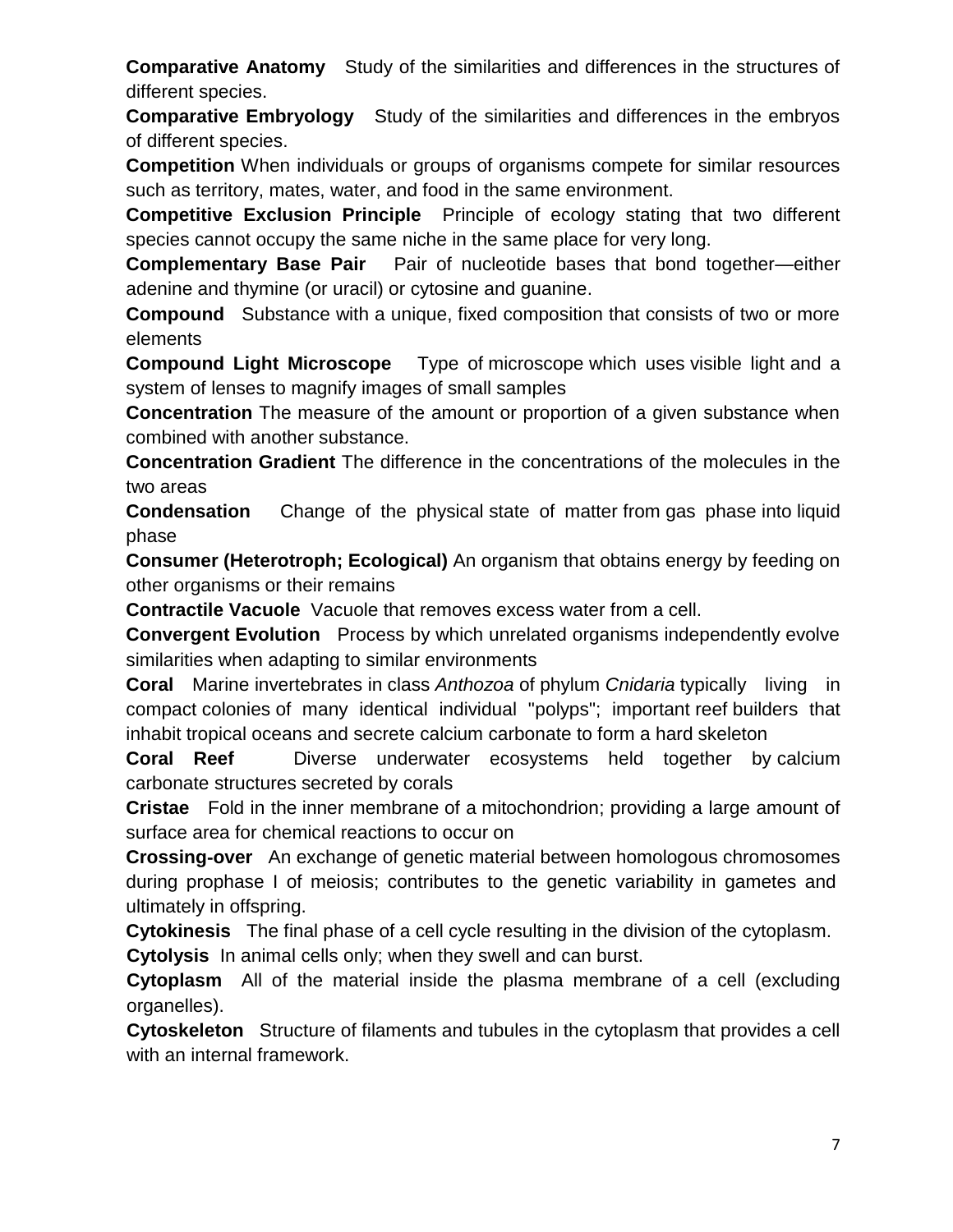**Cytoplasmic streaming** A circular flow of cytoplasm, involving myosin and actin filaments, that speeds the distribution of materials within cells **Cytosol** Liquid found inside [cells](http://en.wikipedia.org/wiki/Cell_(biology)) excludes organelles

## **D**

**Daughter Cell** Either of the two cells formed when a cell undergoes cell division by mitosis

**Dead Zone** Area in the ocean or other body of water where low oxygen levels from excessive growth of algae have killed all aquatic organisms

**Deciduous Plant** Type of plant that seasonally loses its leaves to reduce water loss during the cold or dry season each year and grows new leaves later in the year.

**Decomposer** An organism that obtains nutrients by consuming dead and decaying organic matter which allows nutrients to be accessible to other organisms.

**Deletion** The loss of a segment of a chromosome and thus the loss of segment containing genes

**Demographic Transition** Transition from high [birth](http://en.wikipedia.org/wiki/Birth_rate) and [death rates](http://en.wikipedia.org/wiki/Death_rate) to low birth and death rates as a country develops from a pre-industrial to an industrialized [economic](http://en.wikipedia.org/wiki/Economic_system)  [system](http://en.wikipedia.org/wiki/Economic_system) 

**Density Dependent** Depends on population size

**Density Independent** Affects all populations in similar ways, regardless of population size.

**Deoxyribonucleic Acid (DNA)** A biological macromolecule that encodes the genetic information for living organisms and is capable of self‐replication and the synthesis of ribonucleic acid (RNA).

**Dependent Variable** Variable in a scientific experiment that is affected by another variable, called the independent variable.

**Detritivore** Decomposer that consumes detritus.

**Detritus** Substance composed of dead leaves, other plant remains, and animal feces that collects on the soil or at the bottom of a body of water

**Development** Progressive changes in size, shape, and function during the [life](http://www.britannica.com/EBchecked/topic/340003/life) of an organism by which its genetic potentials (genotype) are translated into functioning mature systems (phenotype)

**Differentiation** Process by which unspecialized cells become specialized into one of many different types of cells, such as neurons or epithelial cells.

**Diffusion** The movement of particles from an area of high concentration to an area of low concentration; a natural result of kinetic molecular energy.

**Diploid** Term used to refer to a cell that contains both sets of homologous chromosomes.

**Directional Selection** Form of natural selection in which the entire curve moves; occurs when individuals at one end of a distribution curve have higher fitness than individuals in the middle or at the other end of the curve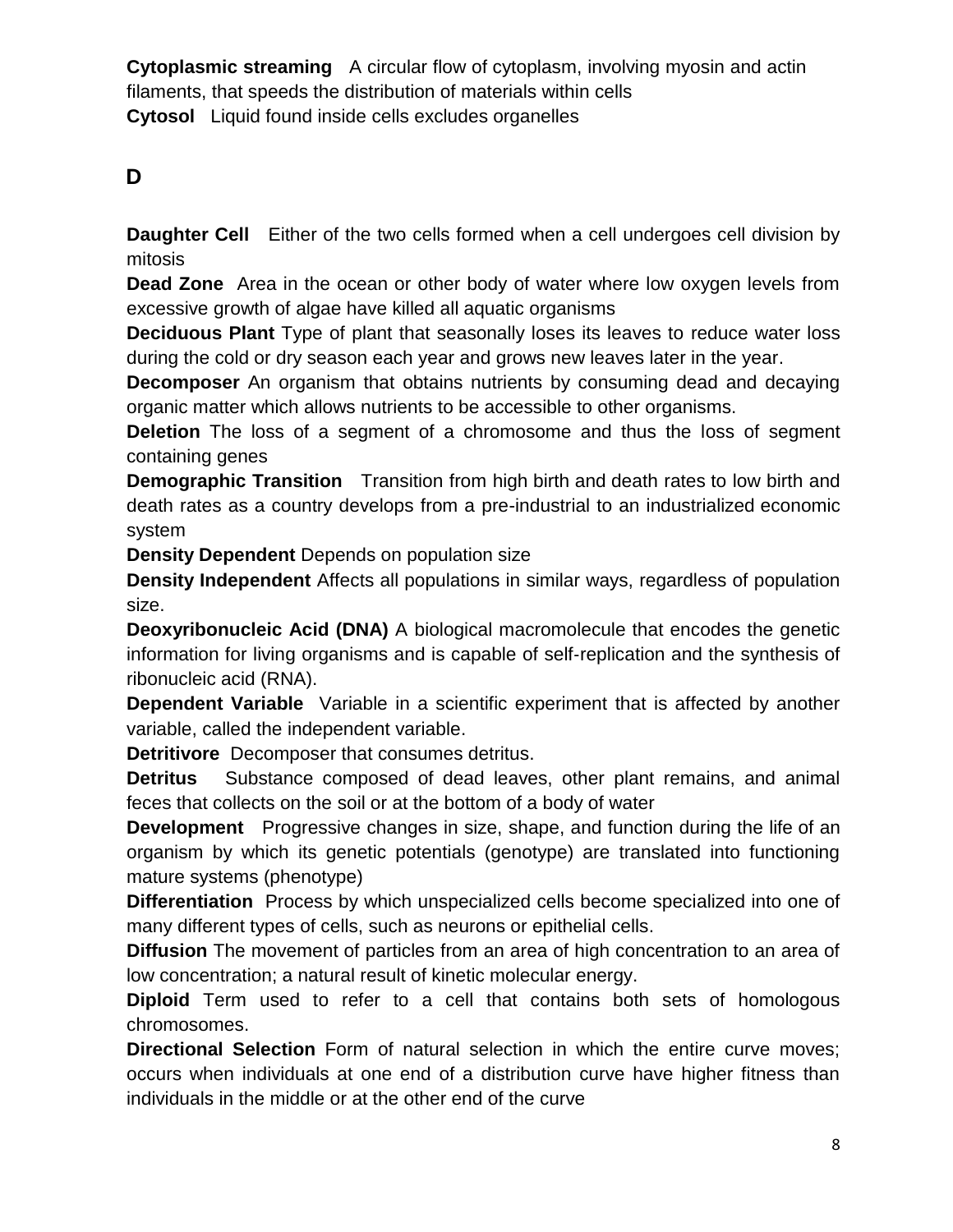**Dispersal** Refers to both the movement of individuals [\(animals,](http://en.wikipedia.org/wiki/Animal) [plants,](http://en.wikipedia.org/wiki/Plant) [fungi,](http://en.wikipedia.org/wiki/Fungi) [bacteria,](http://en.wikipedia.org/wiki/Bacteria) etc.) from their birth site to their breeding site, as well as the movement from one breeding site to another; also used to describe the movement of [seeds](http://en.wikipedia.org/wiki/Seed) and [spores](http://en.wikipedia.org/wiki/Spore)

**Disruptive selection** Form of natural selection in which a single curve splits into two; occurs when individuals at the upper and lower ends of a distribution curve have higher fitness than individuals near the middle

**Divergent Evolution** Accumulation of differences between groups which can lead to the formation of new species

**DNA (deoxyribonucleic acid)** [Molecule](http://en.wikipedia.org/wiki/Molecule) that encodes the [genetic](http://en.wikipedia.org/wiki/Genetics) instructions used in the development and functioning of all known living [organisms](http://en.wikipedia.org/wiki/Organism) and many [viruses](http://en.wikipedia.org/wiki/Virus)

**DNA Fingerprinting** Analysis of sections of DNA that have little or no known function, but vary widely from one individual to another, in order to identify individuals.

**DNA Replication** The process in which DNA makes a duplicate copy of itself.

**Dominant Allele** Allele that masks the presence of another allele for the same gene when they occur together in a heterozygote.

**Dominant Inheritance** A pattern of inheritance in which the phenotypic effect of one allele is completely expressed within a homozygous and heterozygous genotype

**Double Helix** Structure formed by double-stranded molecules of [nucleic acids](http://en.wikipedia.org/wiki/Nucleic_acid) such as [DNA](http://en.wikipedia.org/wiki/DNA)

**Duplication** When a segment of a chromosome is duplicated and thus displayed more than once on the chromosome

# **E**

**Ecological pyramid** Diagram that shows the relative amounts of energy or matter within each trophic level in a food chain or food web.

**Ecological Succession** Changes through time in the numbers and types of species that make up the community of an ecosystem.

**Ecology** The study of the relationships between organisms and their interactions with the environment.

**Ecosystem** A system composed of organisms and nonliving components of an environment

**Editing** Occurs during DNA replication when exons and introns are separated, with the introns being spliced out and remaining in the nucleus

**Electrochemical Gradient** A [gradient](http://en.wikipedia.org/wiki/Gradient) of [electrochemical potential,](http://en.wikipedia.org/wiki/Electrochemical_potential) usually for an [ion](http://en.wikipedia.org/wiki/Ion) that can move across a [membrane](http://en.wikipedia.org/wiki/Membrane)

**Electron Transport Chain (ETC)** Series of electron-transport molecules that pass high-energy electrons from molecule to molecule and capture their energy

**Elongation** Stepwise addition of amino acids to the growing protein chain

**Embryology** The branch of zoology studying the early development of living things **Emigration** Movement of individuals out of a population.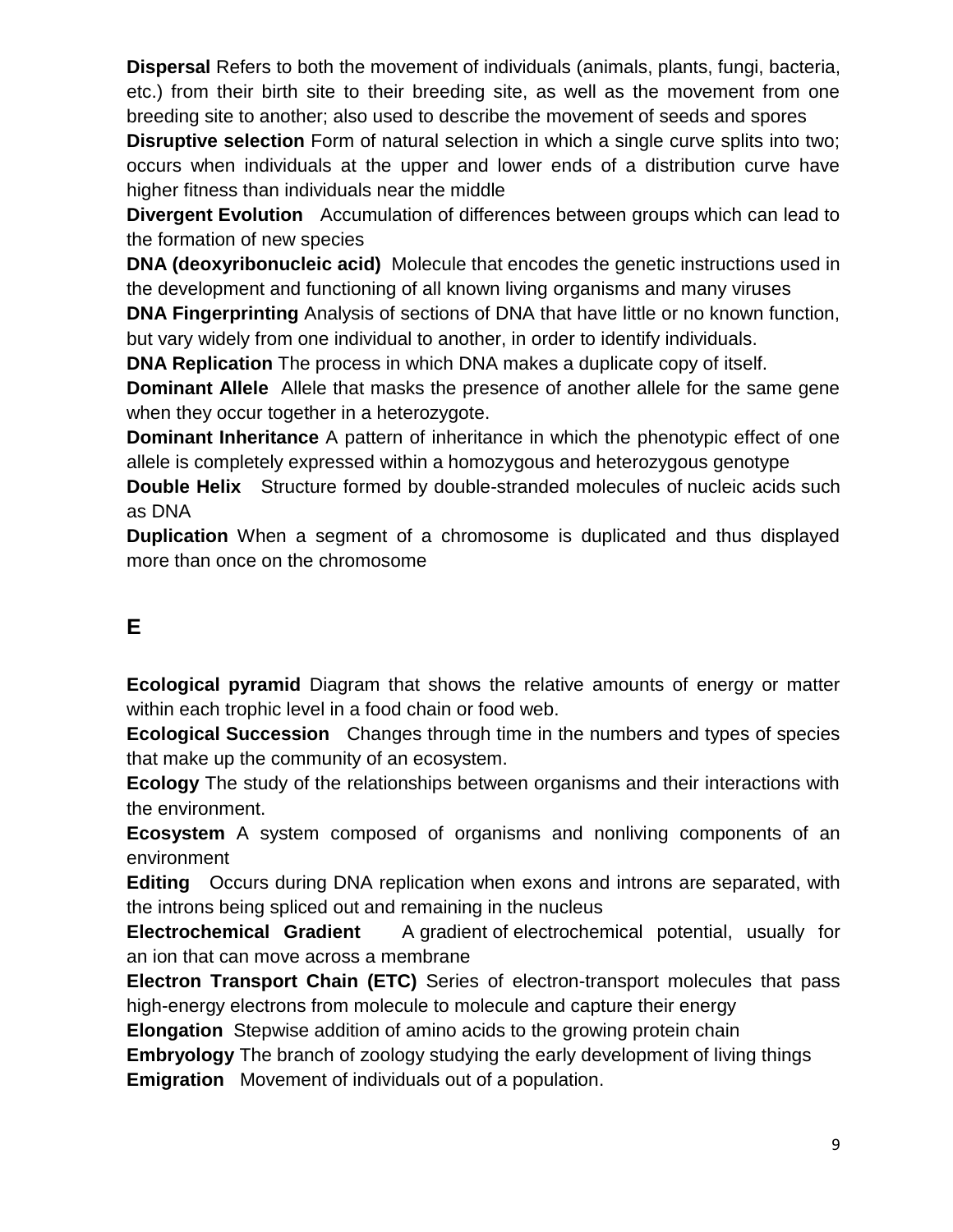**Endemic Species** A species that is found in its originating location and is generally restricted to that geographic area

**Endergonic Reactions** Nonspontaneous reaction; a [chemical reaction](http://en.wikipedia.org/wiki/Chemical_reaction) in which the standard change in [free energy](http://en.wikipedia.org/wiki/Thermodynamic_free_energy) is positive, and energy is absorbed

**Endocytosis** A process in which a cell engulfs extracellular material through an inward folding of its plasma membrane.

**Endomembrane System** The collection of membranes inside and surrounding a eukaryotic cell, related either through direct physical contact or by the transfer of membranous vesicles; includes the plasma membrane, the nuclear envelope, the smooth and rough endoplasmic reticulum, the Golgi apparatus, lysosomes, vesicles, and vacuoles.

**Endoplasmic Reticulum (ER)** An organelle, containing folded membranes and sacs, responsible for the production, processing, and transportation of materials for use inside and outside a eukaryotic cell.

**Endosymbiosis** A theorized process in which early eukaryotic cells were formed from simpler prokaryotes.

**Endosymbiotic Theory** Theory that eukaryotic organelles such as mitochondria evolved from ancient, free-living prokaryotes that invaded primitive eukaryotic cells.

**Endothermic Reaction** Chemical reaction that absorbs energy.

**Energy** Ability to do work

**Energy Coupling** Transfer of energy from catabolism to anabolism, or transfer of energy from exergonic process to endergonic process

**Energy Pyramid** A model that illustrates the biomass productivity at multiple trophic levels in a given ecosystem.

**Energy Transformation** A proc[ess in](http://www.biology-online.org/dictionary/Energy) whi[ch energy c](http://www.biology-online.org/dictionary/Catabolism)h[anges from](http://www.biology-online.org/dictionary/Anabolism) one form to [another fo](http://www.biology-online.org/dictionary/Energy)rm [while some](http://www.biology-online.org/dictionary/Exergonic) of the ene[rgy is lost to t](http://www.biology-online.org/bodict/index.php?title=Endergonic&action=edit)he environment

**Enthalpy** Defined thermodynamic potential, designated by the letter "H" that consists of the internal energy of the system plus the product of pressure and volume of the system

**Entropy** A measure of the number of specific ways in which a

thermodynamic system may be arranged, commonly understood as a measure of disorder

**Environment** The total surroundings of an organism or a group of organisms.

**Enzyme** A protein that increases the rate of a chemical reaction without being changed by the reaction; an organic catalyst

**Estuary** A partly enclosed coastal body of brackish water with one or more rivers or streams flowing into it, and with a free connection to the open sea

**Eukaryote** A type of organism composed of one or more cells containing a membrane‐bound nucleus, specialized organelles in the cytoplasm, and a mitotic nuclear division cycle.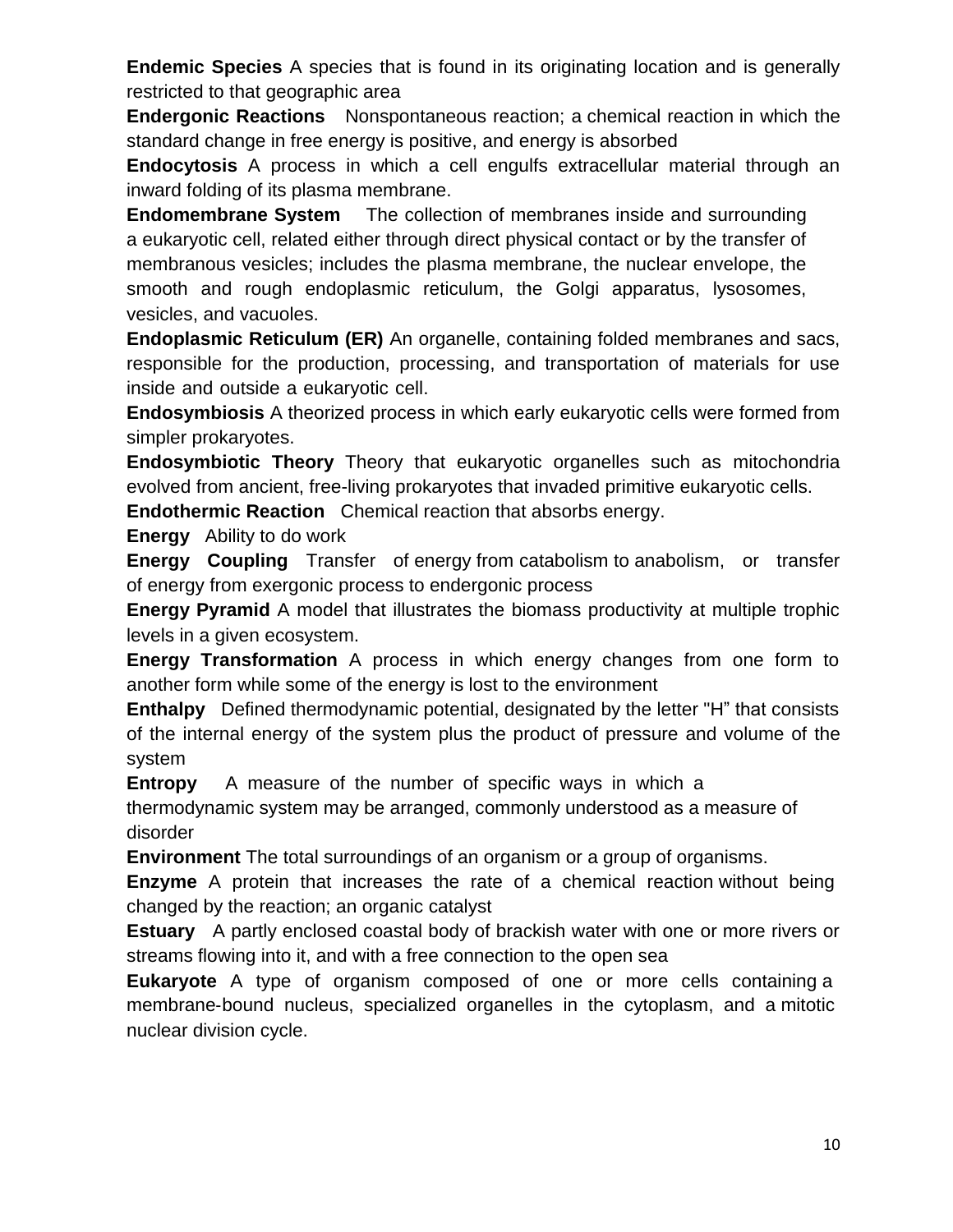**Eukaryotic Cell** Cell that contains a nucleus and other organelles

**Evaporation** Type of vaporization of a liquid that occurs from the surface of a liquid into a gaseous phase that is not saturated with the evaporating substance

**Evidence** Available body of facts or information indicating whether a belief or proposition is true or valid

**Evolution** A process in which new species develop from preexisting species (biological evolution or macroevolution); a change in the allele frequencies of a population of organisms from generation to generation (genetic evolution or microevolution)

**Exergonic Reactions** chemical reaction where the change in the free energy is negative, indicating a spontaneous reaction; energy is released

**Exocytosis** A process in which a cell releases substances to the extracellular environment by fusing a vesicular membrane with the plasma membrane, separating the membrane at the point of fusion and allowing the substance to be released

**Exon** Any nucleotide sequence encoded by a gene that remains present within the final mature RNA product of that gene after introns have been removed

**Exothermic Reaction** Chemical reaction that releases energy

**Exotic Species** Species that is introduced (usually by human actions) into a new habitat where it may lack local predators and out-compete native species

**Experiment** Scientific procedure undertaken to make a discovery, test a hypothesis, or demonstrate a known fact

**Exponential Growth** Pattern of population growth in which a population starts out growing slowly but grows faster and faster as population size increases.

**Extinction** A term that typically describes a species that no longer has any known living individuals.

**Extracellular** Located outside a cell

## **F**

**Facilitated Diffusion** A process in which substances are transported across a plasma membrane with the concentration gradient with the aid of carrier (transport) proteins; does not require the use of energy

**Fact** Something that has really occurred or is actually the case; usually tests for a statement of fact's verifiability, [scientific](http://en.wikipedia.org/wiki/Science) facts are verified by repeatable [experiments](http://en.wikipedia.org/wiki/Experiment)

**Fermentation** Type of anaerobic respiration that includes glycolysis followed by the conversion of pyruvic acid to one or more other compounds and the formation of  $NAD^+$ 

**Fertilization** Fusion of gametes to initiate the development of a new individual organism

**Field Studies** Collection of data that occurs outside of an experimental or lab setting; usually collection of data done in *natural settings or environments* and can be done in a variety of ways for various disciplines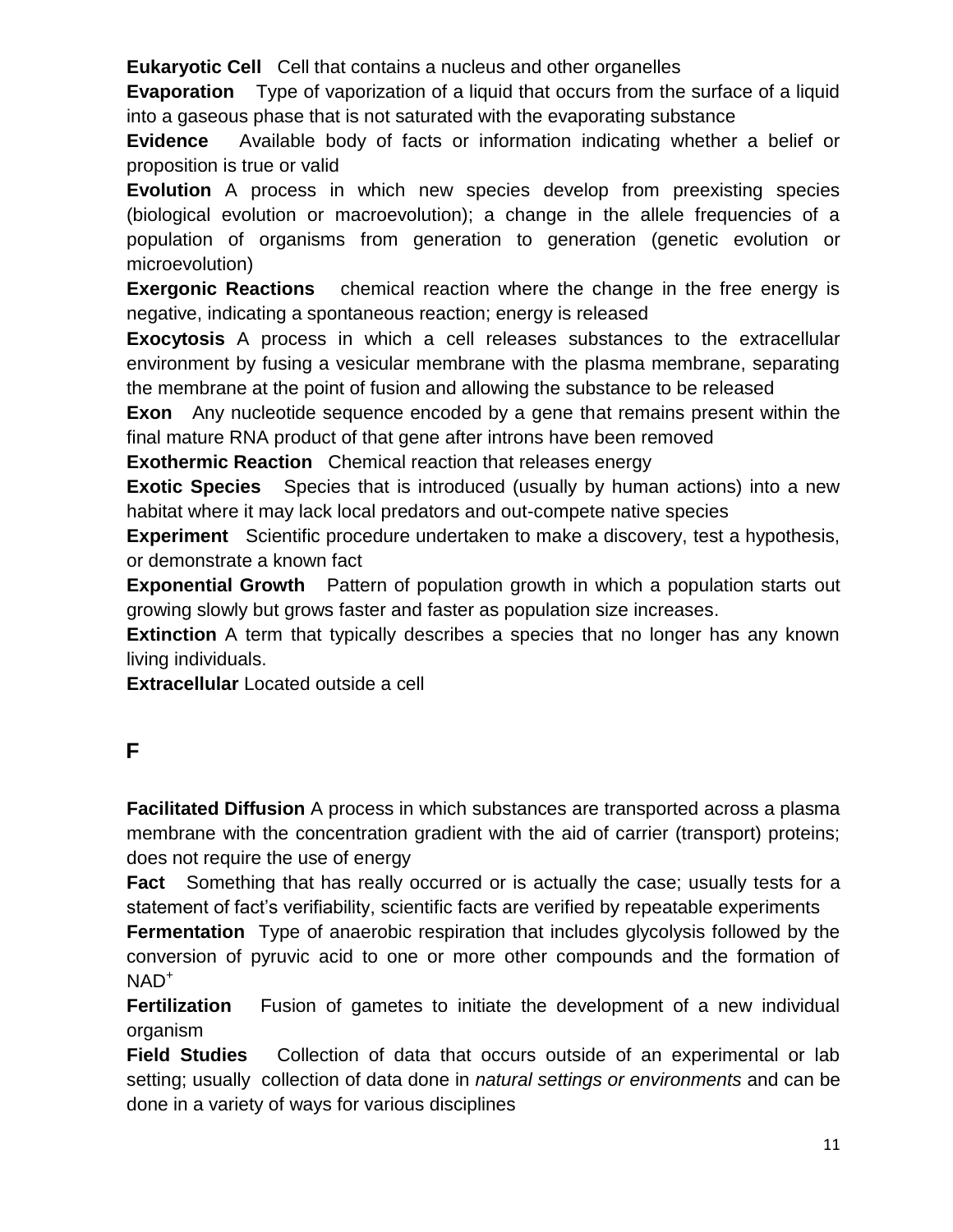**Fitness** Ability of an organism to survive and reproduce in its environment **Flaccid** Limp; lacking in stiffness or firmness, as in a plant cell.

**Food** Organic molecules such as glucose that organisms use for chemical energy.

**Food Chain** A simplified path illustrating the passing of potential chemical energy (food) from one organism to another organism.

**Food Web** A complex arrangement of interrelated food chains illustrating the flow of energy between interdependent organisms.

**Forensics** The science of tests and techniques used during the investigation of crimes.

**Fossil** The preserved remains or traces of organisms that once lived on Earth

**Fossil Record** Database of fossils that have been dated and categorized to show changes in life through almost any sequence of assemblages of fossil species in sedimentary rock layers; one of the most common evidences given for evolution

**Founder Effect** A decrease in genetic variation caused by the formation of a new population by a small number of individuals from a larger population

**Fragmentation** A form of asexual reproduction in multicellular or colonial organisms in which an [organism](http://en.wikipedia.org/wiki/Organism) is split into fragments; each of these fragments develop into mature, fully grown individuals that are clones of the original organism

**Frame**‐**shift Mutation** The addition (insertion mutation) or removal (deletion mutation) of one or more nucleotides that is not indivisible by three, therefore resulting in a completely different amino acid sequence than would be normal. The earlier in the sequence nucleotides are added or removed, the more altered the protein will be

**Free Energy** Energy that is transferred from one form to another in order to do work or to make energy available for other processes

**Freezing Point** The temperature at which a liquid changes state to a solid

**Freshwater Biome** Includes inland bodies of water called ponds, lakes, wetlands, rivers, and streams and all the organisms that live within them

**Fungi (singular, Fungus)** Kingdom in the domain Eukarya that includes molds, mushrooms, and yeasts

## **G**

**Galapagos Islands** An archipelago of volcanic islands distributed on either side of the Equator in the Pacific Ocean, 926 km west of continental Ecuador; site where Darwin developed many of his ideas about evolution

**Gamete** A specialized cell (egg or sperm) used in sexual reproduction containing half the normal number of chromosomes of a somatic cell.

**Gametogenesis** Development of haploid cells into gametes such as sperm and egg.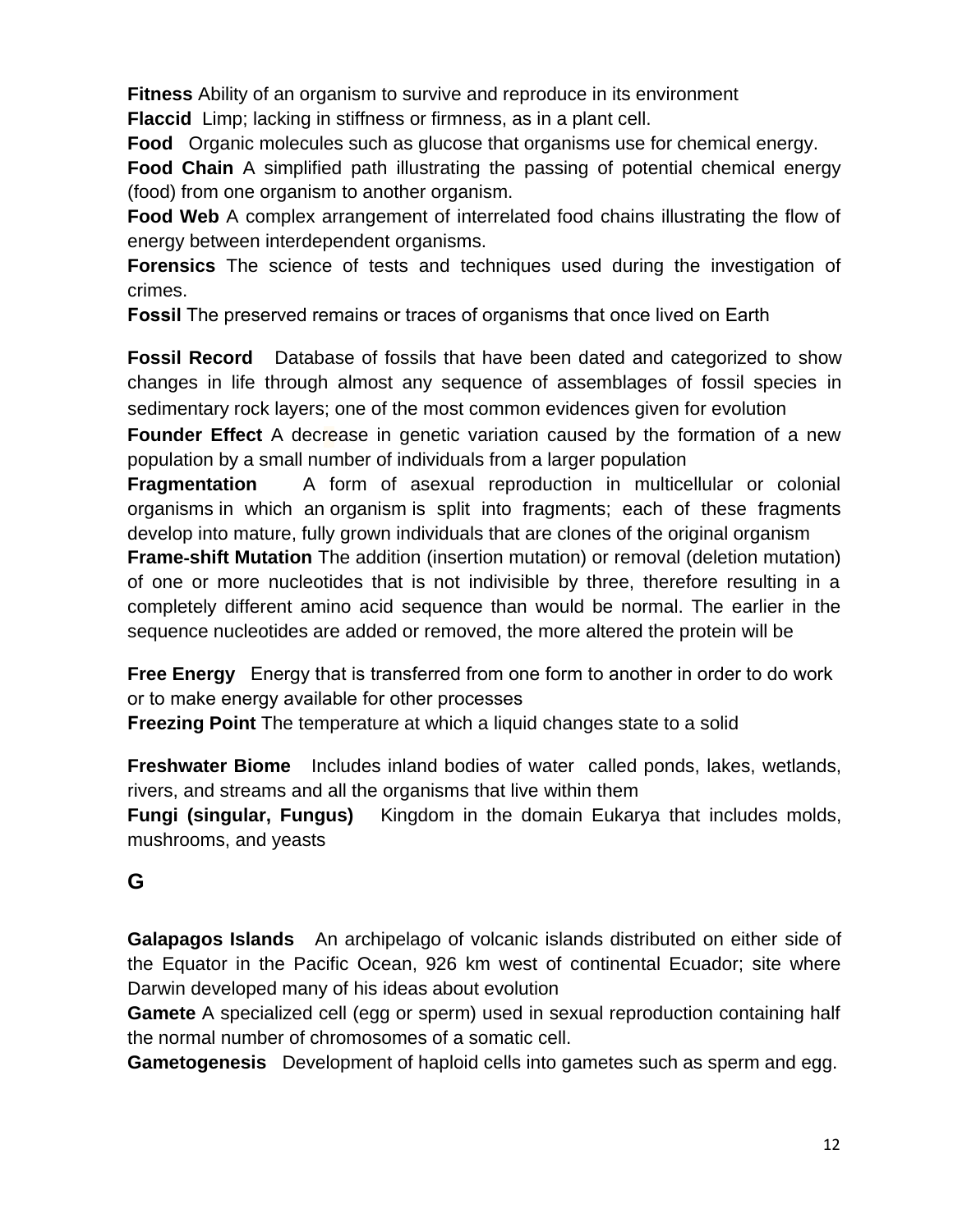**Gated Channel** Transmembrane protein channel that opens or closes in response to a particular stimulus.

**Gene** A sequence of nucleotides composing a segment of DNA that provides a blueprint for a specific hereditary trait.

**Gene Cloning** Process of isolating and making copies of a gene.

**Gene Expression** The process in which a nucleotide sequence of a gene is used to make a functional product such as protein or RNA.

**Gene Flow** Change in allele frequencies that occurs when individuals move into or out of a population.

**Gene Pool** All the genes of all the members of a population.

**Gene Recombination** A natural process in which a nucleic acid molecule (usually DNA but can be RNA) is broken and then joined to a different molecule; a result of crossing‐over.

**Gene Splicing** A type of gene recombination in which the DNA is intentionally broken and recombined using laboratory techniques.

**Gene Theory** Theory that the characteristics of living things are controlled by genes that are passed from parents to offspring.

**Gene Therapy** The intentional insertion, alteration, or deletion of genes within an individual's cells and tissues for the purpose of treating a disease.

**Genetic Code** Universal code of three-base codons that encodes the genetic instructions for the amino acid sequence of proteins.

**Genetic Disorder** An illness caused by one or more abnormalities in the genome, especially a condition that is present from birth (congenital)

**Genetic Drift** Change in the frequency of a gene variant (allele) in a population due to random sampling —along with natural selection, mutation, and migration—is one of the basic mechanisms of evolution

**Genetic Engineering** A technology that includes the process of manipulating or altering the genetic material of a cell resulting in desirable functions or outcomes that would not occur naturally.

**Genetically Modified Organism** An organism whose genetic material has been altered through some genetic engineering technology or technique

**Genetic Engineering** Direct manipulation of organism's [genome](http://en.wikipedia.org/wiki/Genome) using [biotechnology;](http://en.wikipedia.org/wiki/Biotechnology) new [DNA](http://en.wikipedia.org/wiki/DNA) may be inserted in the host genome by first isolating and copying the genetic material of interest using [molecular cloning](http://en.wikipedia.org/wiki/Molecular_cloning) methods to generate a DNA sequence, or by synthesizing the DNA, and then inserting this construct into the host organism

**Genetics** The scientific study of inheritance.

**Genetic Trait** Characteristic that is encoded in DNA.

**Genotype** The genetic composition of an organism with reference to a single trait, a set of traits, or the entire complement of traits of an organism.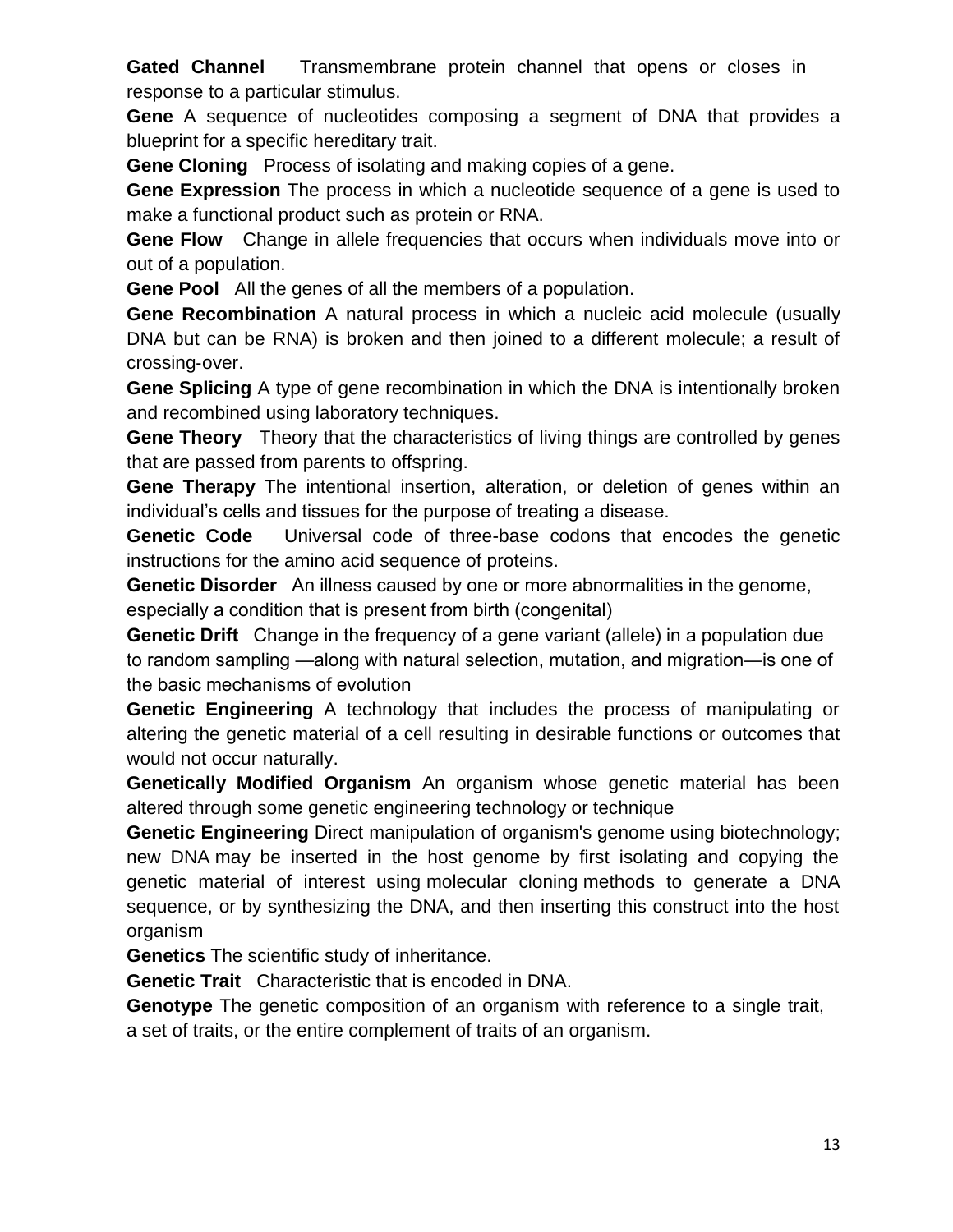**Geographic Isolation** Form of reproductive isolation in which two populations are separated physically by geographic barriers such as rivers, mountains, or stretches of water

**Geological Time Scale** System of [chronological](http://en.wikipedia.org/wiki/Chronology) [measurement](http://en.wikipedia.org/wiki/Metrology) of time measured through the study of stratification layers of rock; used by [geologists,](http://en.wikipedia.org/wiki/Geology) [paleontologists,](http://en.wikipedia.org/wiki/Paleontology) and other [earth scientists](http://en.wikipedia.org/wiki/Earth_sciences) to describe the timing and relationships between events that have occurred throughout [Earth's history](http://en.wikipedia.org/wiki/History_of_the_Earth)

**Germline Mutation** Any detectable and heritable variation in the lineage of germ cells that are transmitted to offspring, while, on the other hand, those in somatic cells are not

**Gibbs Free Energy** Thermodynamic potential that measures the "usefulness" or process-initiating work obtainable from a thermodynamic system at a constant temperature and pressure

**Global Warming** Recent rise in Earth's average surface temperature generally attributed to an increased greenhouse effect

**Glucoregulation** Sum of the biochemical and physiological processes involved in the breakdown and synthesis of simple sugars, oligosaccharides,and polysaccharides an d in the transport of sugar across cell membranes

**Glucose** Simple carbohydrate with the chemical formula C6H12O6 that is the nearly universal food for life

**Glycogen** Multi-branched polysaccharide of glucose that serves as a form of energy storage in animals and fungi

**Glycolysis** First stage of cellular respiration in which glucose is split, in the absence of oxygen, to form two molecules of pyruvate (pyruvic acid) and two (net) molecules of ATP.

**Golgi Apparatus** An organelle found in eukaryotic cells responsible for the final stages of processing proteins for release by the cell.

**Gradualism** A proposed explanation in evolutionary biology stating that new species arise from the result of slight modifications (mutations and resulting phenotypic changes) over many generations.

**Grana (Granum, singular)** Within the chloroplast, consists of sac-like membranes, known as thylakoid membranes.

**Greenhouse Effect** Natural feature of Earth's atmosphere that occurs when gases in the atmosphere radiate the sun's heat back down to Earth's surface, making Earth's temperature far warmer than it otherwise would be.

**Groundwater** Water that exists in the ground either in the soil or in rock layers below the surface

**Growing Season** Term used for the period of time in a given year when the climate is prime for both indigenous and cultivated plants experience the most growth

**Growth** Process of increasing in physical size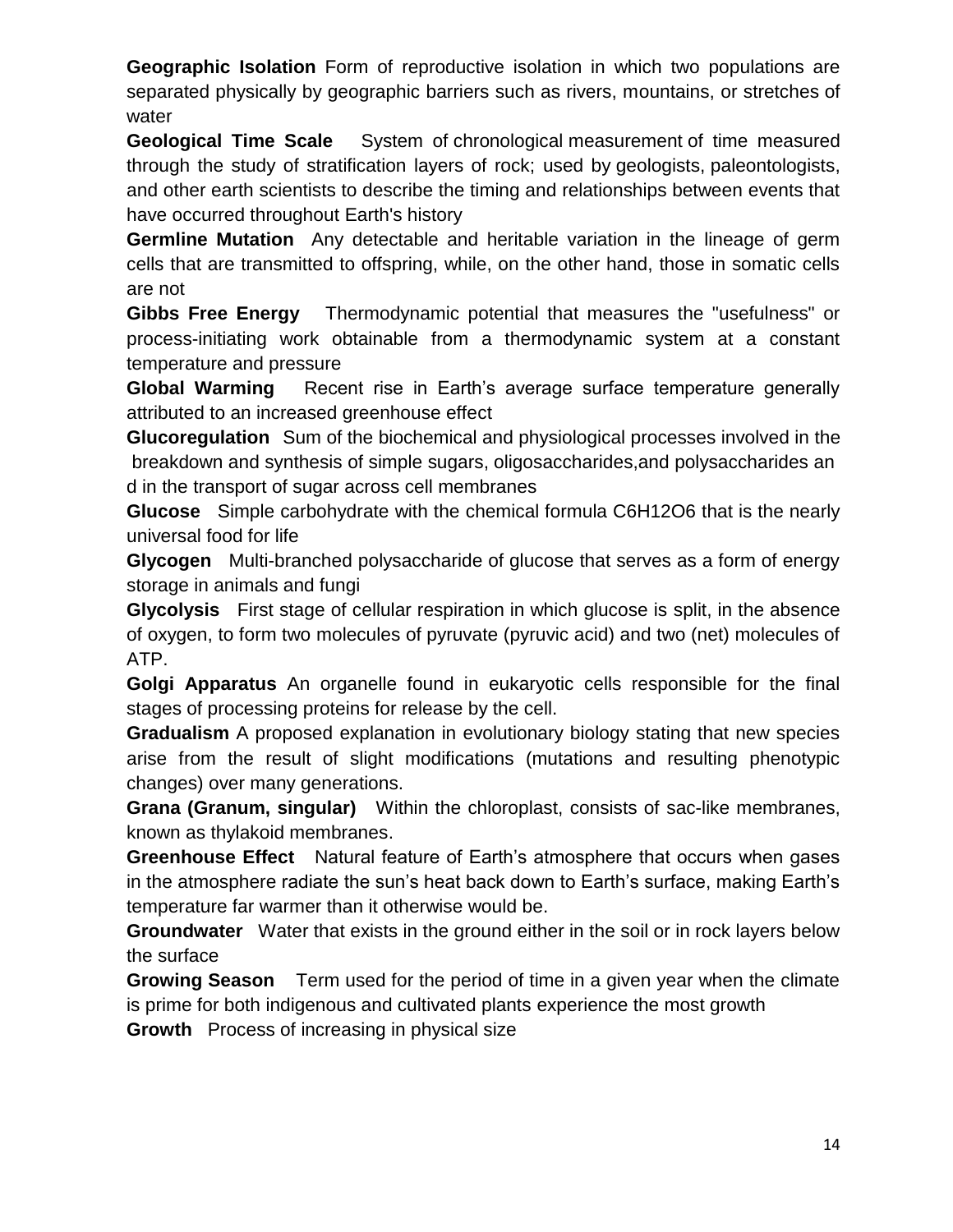**Habitat** An area that provides an organism with its basic needs for survival.

**Habitat Loss** Destruction or disruption of Earth's natural habitats, most often due to human actions such as agriculture, forestry, mining, and urbanization.

**Haploid** Term used to refer to a cell that contains only a single set of chromosomes and therefore only a single set of genes.

**Hardy-Weinberg Theorem** Founding principle of population genetics that proves allele and genotype frequencies do not change in a population that meets the conditions of no mutation, no migration, large population size, random mating, and no natural selection

**Headwaters** Furthest place in a river or stream from its estuary or confluence with another river, as measured along the course of the river

**Herbivore** Organism that obtains energy by eating only plants.

**Heterotroph (Consumer)** Organism that obtains energy from the food it consumes; also called a consumer.

**Heterozygote** Organism that inherits two different alleles for a given gene.

**Heterozygous** Term used to refer to an organism that has two different alleles for the same trait

**Hierarchy of Life** The arrangement of complex biological structures and systems that define life using a reductionist approach

**Histones** Family of basic proteins that associate with DNA in the nucleus and help condense it into chromatin

**Homeostasis** The regulatory process in which an organism regulates its internal environment.

**Homeostatic Mechanism** A regulatory mechanism that contributes to maintaining a state of equilibrium (e.g., thermoregulation, water regulation, and oxygen regulation).

**Homologous Chromosomes** Term used to refer to chromosomes that each have a corresponding chromosome from the opposite-sex parent.

**Homologous Structure** A physical characteristic in different organisms that is similar because it was inherited from a common ancestor.

**Homozygote** Organism that inherits two alleles of the same type for a given gene.

**Homozygous** Term used to refer to an organism that has two identical alleles for a particular trait.

**Human Genome** All of the DNA of the human species.

**Human Genome Project** International science project that sequenced all 3 billion base pairs of the human genome

**Humidity** Amount of water vapor in the air

**Hybrid** Offspring of crosses between parents with different traits

**Hydrogen Bond** Type of chemical bond that forms between molecules: found between water molecules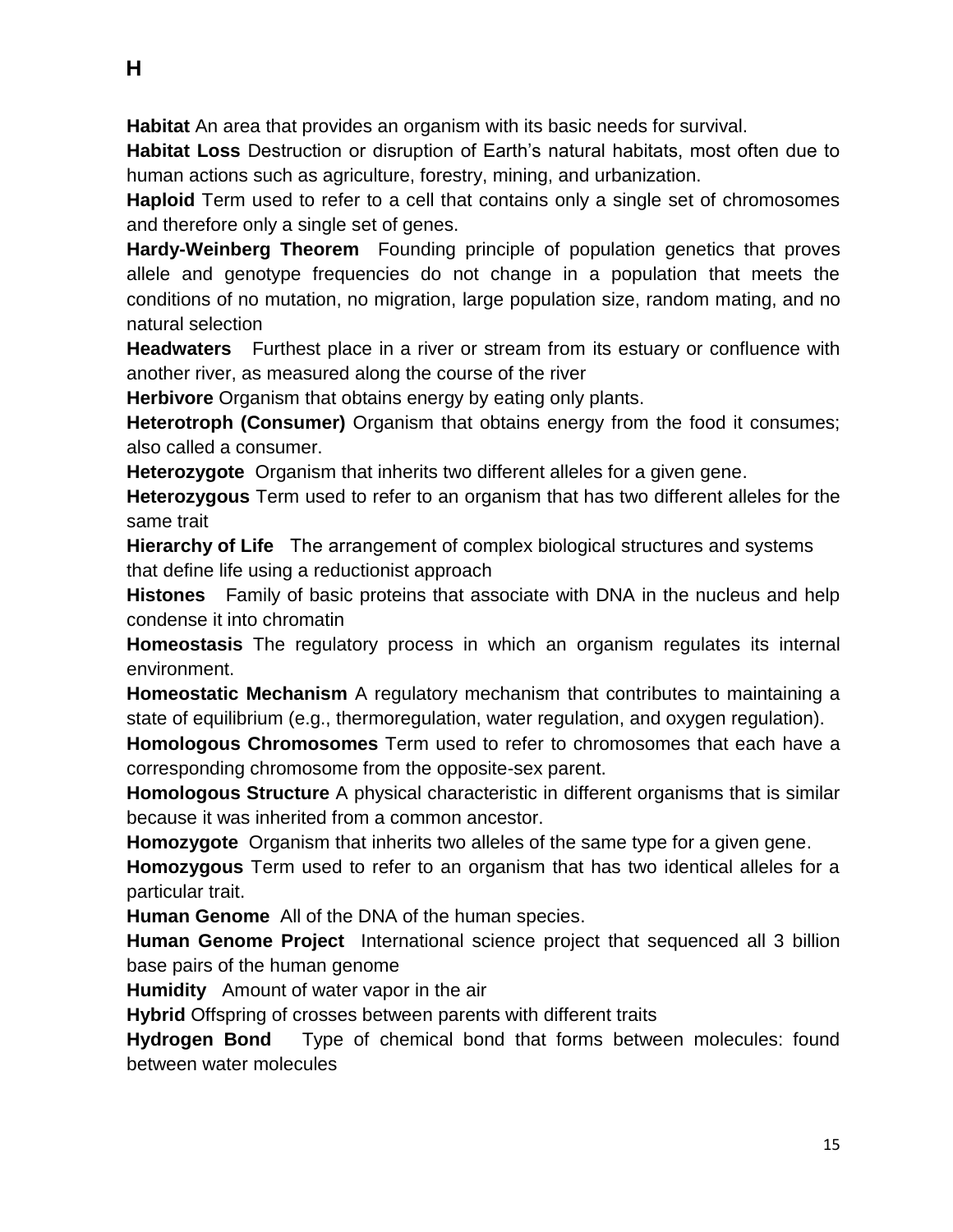**Hydrothermal Vent** Fissure in a planet's surface from which geothermally heated water issues; commonly found near volcanically active places, areas where tectonic plates are moving apart, ocean basins, and hotspots

**Hypertonic** Describes a solution whose solute concentration is higher than the solute concentration inside a cell.

**Hypothesis** A proposed, scientifically testable explanation for an observed phenomenon.

**Hypotonic** Describes a solution whose solute concentration is lower than the solute concentration inside a cell

## **I**

**Immigration** Movement of individuals into a population

**Impermeable** Not permitting passage of a substance or substances.

**Incomplete Dominance** A pattern of inheritance in which two alleles, inherited from the parents, are neither dominant nor recessive. The resulting offspring have a phenotype that is a blending of the parental traits.

**Independent Assortment** Independent segregation of genes during the formation of gametes.

**Independent Variable** Variable in a scientific experiment that is manipulated by the researcher to investigate its effect on another variable, called the dependent variable. **Inference** Logical interpretation based on prior knowledge and experience.

**Inheritance** The process in which genetic material is passed from parents to their offspring.

**Inheritance of Acquired Characteristics** Mistaken idea of Jean Baptiste Lamarck that evolution occurs through the inheritance of traits that an organism develops in its own life time

**Initiation** First step in translation, in which the proper start position on the mRNA is identified

**Innate Behavior** Behavior closely controlled by genes that occurs naturally, without learning or practice, in all members of a species whenever they are exposed to a certain stimulus; also called instinctive behavior

**Inorganic Molecules** A [molecule](http://www.biology-online.org/dictionary/Molecule) not consisting of [carbon](http://www.biology-online.org/dictionary/Carbon) atoms

**Integral Protein** Transmembrane proteins, with hydrophobic regions that extend into and often completely span the hydrophobic interior of the plasma membrane The outer regions are hydrophilic and can easily make contact with aqueous solution on either side of the plasma membrane

**Interdependent** relationships in which members of the group are mutually dependent on the others

**Intermembrane Space** Region between the inner membrane and the outer membrane of a mitochondrion or a chloroplast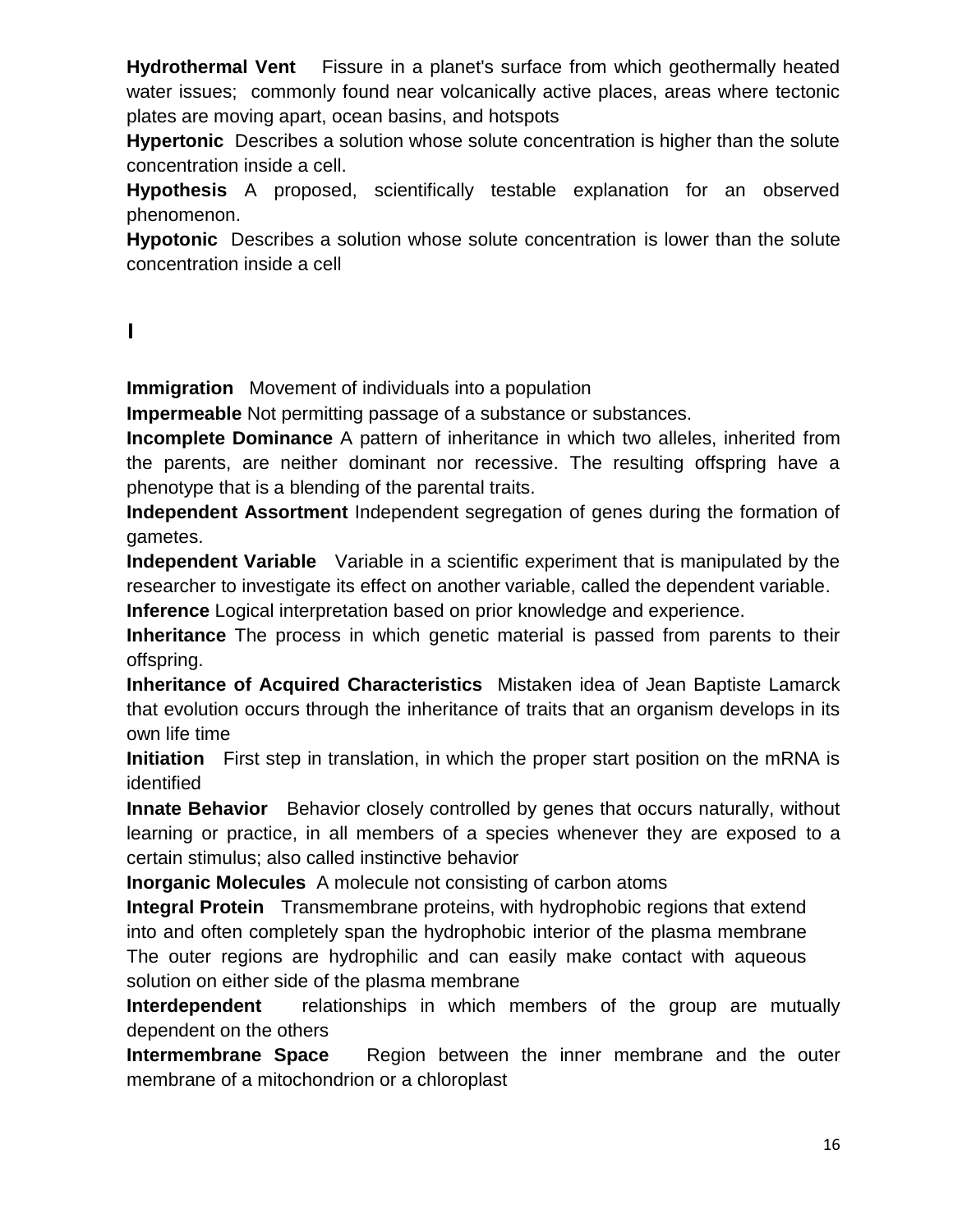**Interphase** The longest‐lasting phase of the cell cycle in which a cell performs the majority of its functions, such as preparing for nuclear division and cytokinesis.

**Interspecific Competition** Relationship between organisms of different species that strive for the same resources in the same place

**Intertidal Zone** Area that is above water at low tide and under water at high tide **Intracellular** Located inside a cell.

**Intraspecific Competition** Relationship between organisms of the same species that strive for the same resources in the same place

**Intron** Any nucleotide sequence within a gene that is removed by RNA splicing while the final mature RNA product of a gene is being generated

**Inversion** When a segment of a chromosome breaks off and reattaches in reverse order.

**Ion** An atom that has gained or lost one or more electrons, thus acquiring a charge.

**Ion Channel** Transmembrane protein channel that allows a specific ion to flow across the membrane down its concentration gradient.

**Isolating Mechanisms** Features of behaviors, morphology, or genetics which serve to prevent mating or breeding between two different species (e.g., geological

isolation, behavioral isolation, temporal isolation, and reproductive isolation).

**Isomers** Molecules with the same molecular formula but different chemical structures

**Isotonic** Describes a solution whose solute concentration is equal to the solute concentration inside a cell

**J** 

# **K**

**Keystone Species** Species that plays an especially important role in its community so that major changes in its numbers affect the populations of many other species in the community

**Kinetic Energy** Energy of an object is the energy that it possesses due to its motion **Krebs Cycle** Second stage of aerobic respiration in which two pyruvate (pyruvic acid) molecules from the first stage react to form ATP, NADH, and  $FADH<sub>2</sub>$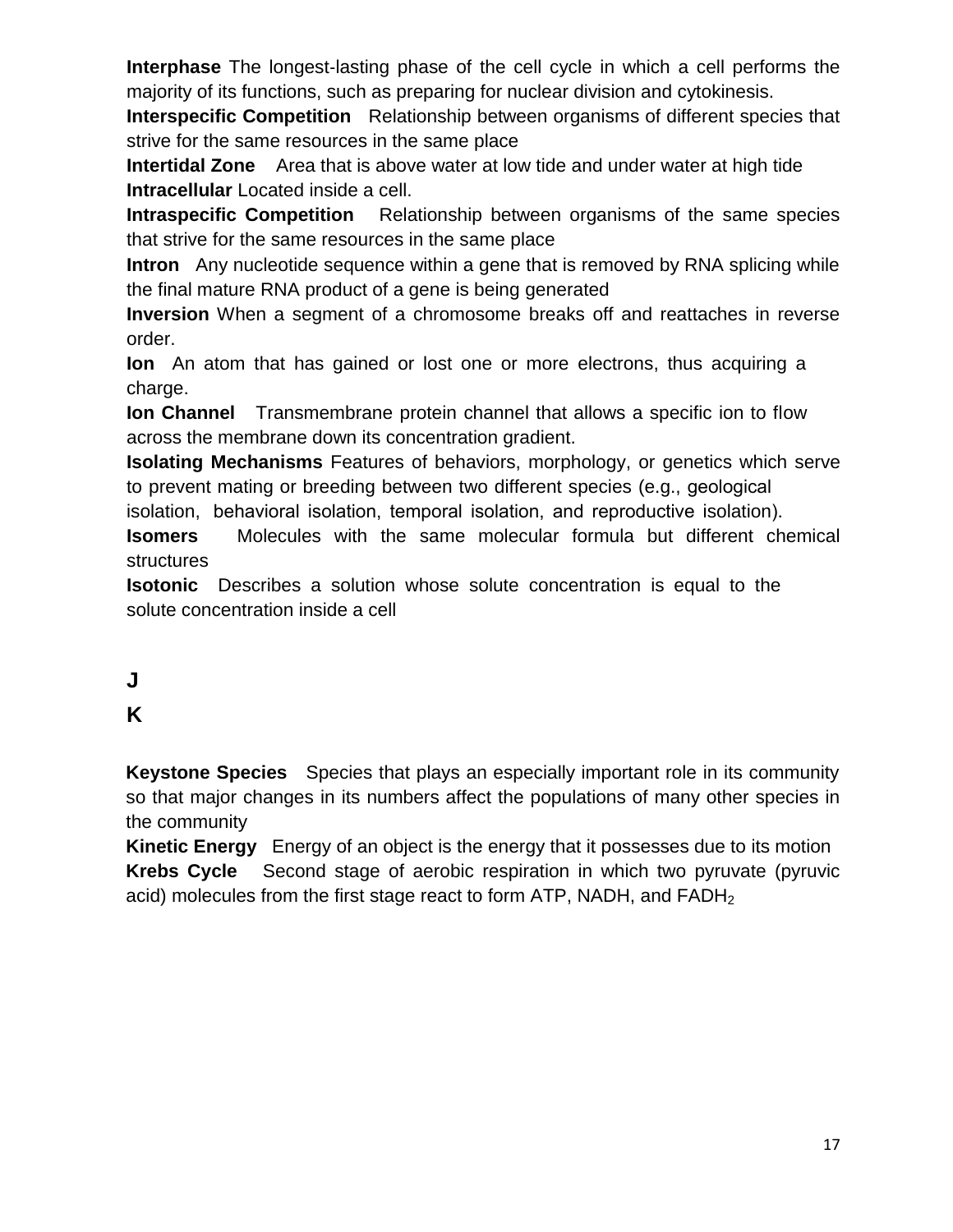*K***-selected** Species in which population growth is controlled by density-dependent factors and population size is generally at or near carrying capacity

## **L**

**Lactic Acid Fermentation** Type of anaerobic respiration that includes glycolysis followed by the conversion of pyruvic acid to lactic acid and the formation of NAD<sup>+</sup>.

**Last Universal Common Ancestor (LUCA)** Hypothetical early cell (or group of cells) that gave rise to all subsequent life on Earth.

**Law (Scientific)** A law that generalizes a body of observations. At the time it is made, no exceptions have been found to a law. It explains things but does not describe them; serves as the basis of scientific principles.

**Law of Independent Assortment** Mendel's second law stating that factors controlling different characteristics are inherited independently of each other.

**Law of Segregation** Mendel's first law stating that the two factors controlling characteristics separate and go to different gametes

**Life Cycle** A series of changes in form that an organism undergoes, returning to the starting state

**Light Reactions** First stage of photosynthesis in which light energy from the sun is captured and changed into chemical energy that is stored in ATP and NADPH.

**Limiting Factor** Chemical or physical factor that limits the existence, growth, abundance, or distribution of an individual organism or a population.

**Linkage Map** Map that shows the positions of genes on a chromosome based on the frequency of crossing-over between the genes.

**Linked Genes** Genes that are located on the same chromosome.

**Lipids** A group of organic compounds composed mostly of carbon and hydrogen including a proportionately smaller amount of oxygen; are insoluble in water, serve as a source of stored energy, and are a component of cell membranes

**Locus** Specific location of a gene, DNA sequence, or position on a chromosome **Logistic Growth** Pattern of population growth in which growth slows and population size levels off as the population approaches the carrying capacity

#### **M**

**Macroevolution** Evolutionary change that occurs over geologic time above the level of the species

**Macromolecule** A polymer with a high molecular mass. Within organisms there are four main groups: carbohydrates, lipids, proteins, and nucleic acids

**Marine Biome** *See Aquatic Biome*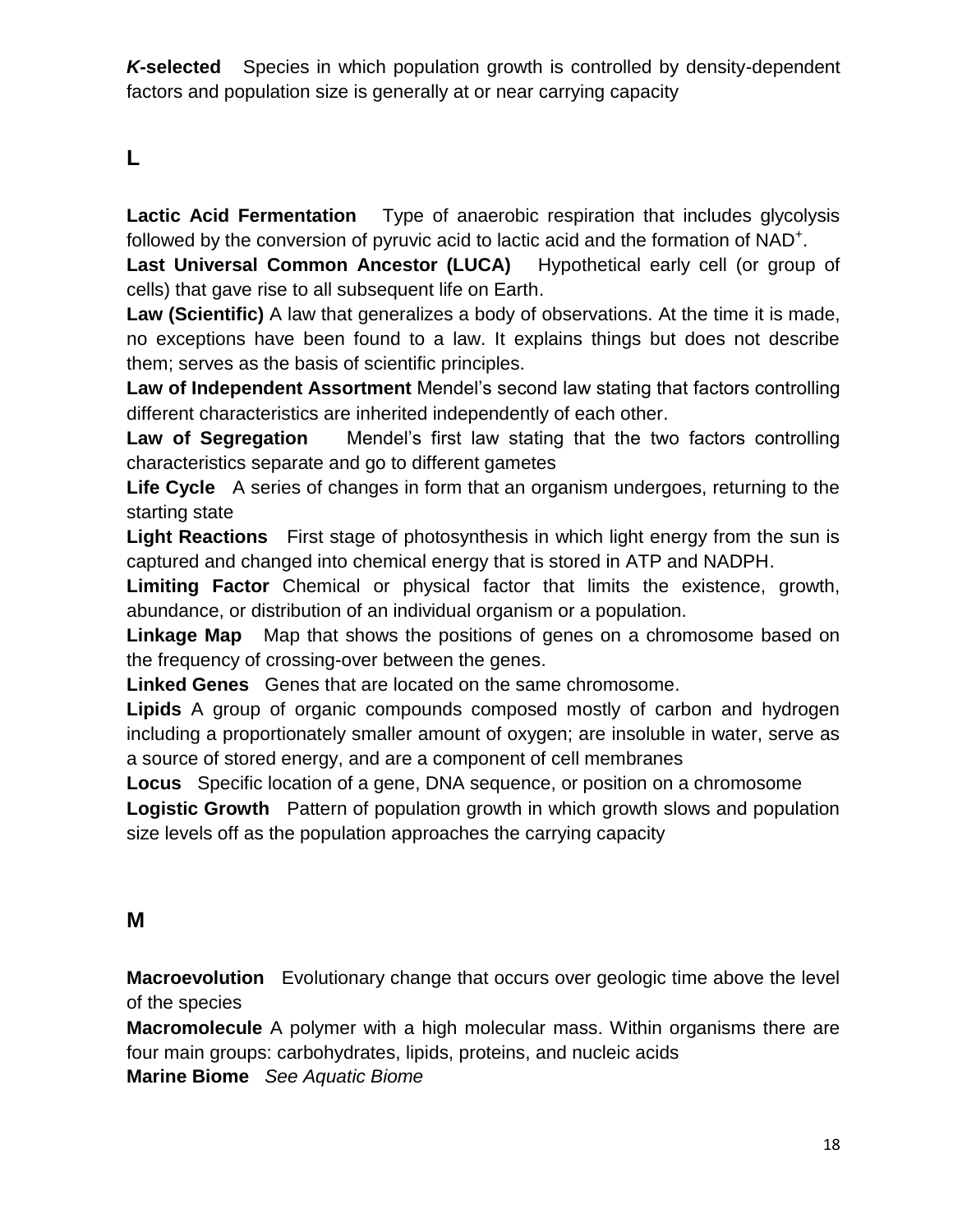**Mass Extinction** Extinction event in which many if not most species abruptly disappear from Earth

**Matrix** Found between the inner membrane and intermembrane of a mitochondrion; contains soluble [enzymes](http://en.wikipedia.org/wiki/Enzyme) that [catalyze](http://en.wikipedia.org/wiki/Catalysis) the [oxidation](http://en.wikipedia.org/wiki/Oxidation) of [pyruvate](http://en.wikipedia.org/wiki/Pyruvic_acid) and other small organic molecules

**Matter** Anything that takes up space and has mass.

**Mechanism (Scientific)** The combination of components and processes that serve a common function.

**Meiosis** A two‐phase nuclear division that results in the eventual production of gametes with half the normal number of chromosomes.

**Membrane Potential** The difference in electric potential between the two sides of a cell membrane.

**messenger RNA (mRNA)** Type of RNA that copies genetic instructions from DNA in the nucleus and carries them to the cytoplasm.

**Metabolism** Set of chemical reactions through which an organism builds up or breaks down materials as it carries out its life processes.

**Metamorphosis** Process in which a larva undergoes a major transformation to change into the adult form, which occurs in amphibians, arthropods, and other invertebrates.

**Metaphase** Second phase of mitosis, during which the chromosomes line up across the center of the cell.

**Microevolution** Evolutionary change that occurs over a relatively short period of time within a population or species.

**Migration (Genetics)** The permanent movement of genes into or out of a population resulting in a change in allele frequencies.

**Missense Mutation** Point mutation in which there is a different amino acid.

**Mitochondria (Mitochondrion, singular)** A membrane‐bound organelle found in most eukaryotic cells; site of cellular respiration.

**Mitosis** A nuclear division resulting in the production of two somatic cells having the same genetic complement as the original cell

**Modeling** A representation of part of the real world; scientific models represent the real world but are simpler than the real world and are useful for investigating complex systems to help scientists better understand how the real systems work

**Molecular Clock** Using DNA (or proteins) to measure how long it has been since related species diverged from a common ancestor.

**Molecule** The smallest particle of a substance that retains the chemical and physical properties of the substance and is composed of two or more atoms held together by chemical forces.

**Monomer** A molecule of any compound that can react with other molecules of the same or different compound to form a polymer. Each biological macromolecule has characteristic monomers.

**Monosaccharide** Simple sugar molecule.

**Motility** The ability to move.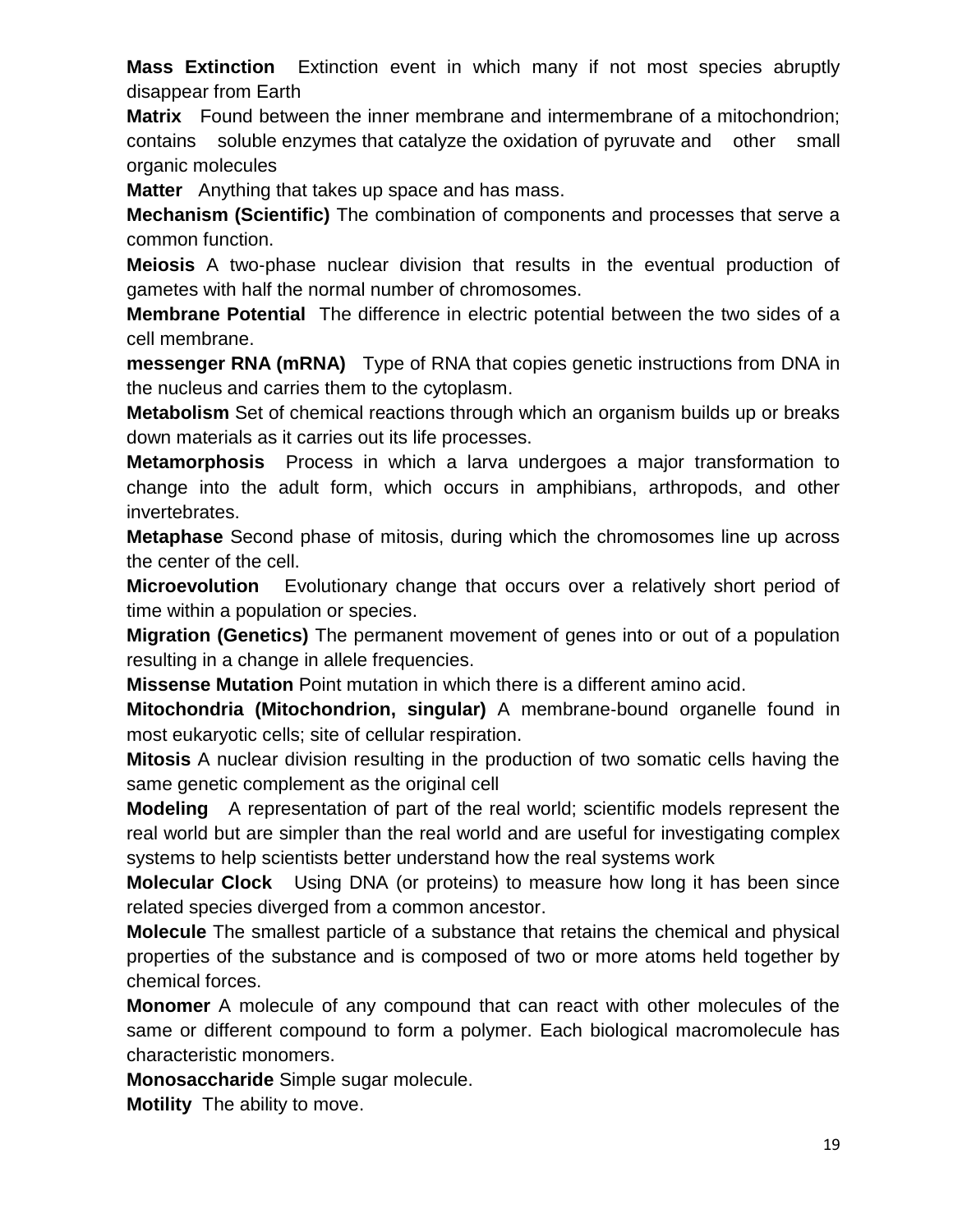**Multicellular** Made up of more than one cell.

**Multiple Allele Trait** More than two forms of a gene controlling the expression of a trait

**Mutagen** Environmental factors that causes mutations

**Mutation** A permanent transmissible change of genetic material (e.g., chromosomal mutations and gene mutations).

**Mutualism** Symbiotic relationship in which both organisms benefit.

#### **N**

**Natural Resource** Something supplied by nature that helps support life.

**Natural Selection** A process in nature in which organisms possessing certain inherited traits are better able to survive and reproduce compared to others of their species

**Negative Feedback Loop** A [feedback](http://www.biology-online.org/dictionary/Feedback) in which the system responds in an opposite direction to the stimulus

**Neutral Mutation** Changes in DNA sequence that are neither beneficial nor detrimental to the ability of an organism to survive and reproduce

**Neutralization Reaction** When a strong acid and a strong base solution are mixed, a neutralization reaction occurs, and the products do not have characteristics of either acids or bases. Instead, a neutral salt and water are formed

**Niche** Role of a species in its ecosystem that includes all the ways the species interacts with the biotic and abiotic factors of the ecosystem.

**Nitrogen Cycle** Interconnected pathways through which nitrogen is recycled through the biotic and abiotic components of the biosphere.

**Nitrogen Fixation** Process of changing nitrogen gas to nitrates that is carried out by nitrogen-fixing bacteria in the soil or in the roots of legumes.

**Nondisjunction** The process in which sister chromatids fail to separate during and after mitosis or meiosis.

**Nonnative Species** A species normally living outside a distribution range that has been introduced through either deliberate or accidental human activity; also can be known as introduced, invasive, alien, nonindigenous, or exotic.

**Nonrenewable Resource** Natural resource that exists in a fixed amount and can be used up.

**Nonsense Mutation** Point mutation in which there is an insertion of a stop codon in the amino acid which stops protein synthesis.

**Nucleic Acid** A biological macromolecule (DNA or RNA) composed of the elements C, H, N, O, and P that carries genetic information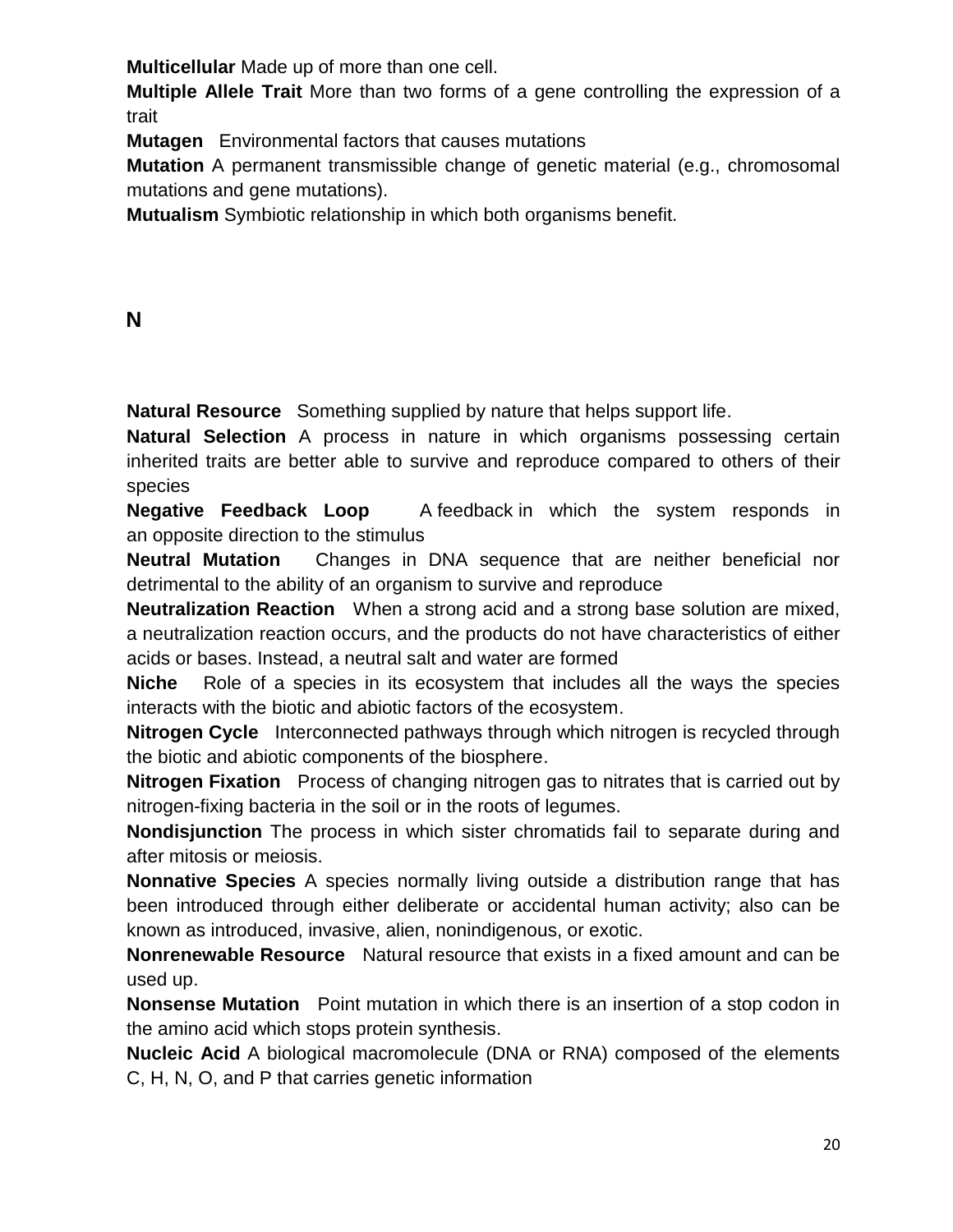**Nucleosomes** Basic unit of DNA packaging in eukaryotes, consisting of a segment of DNA wound in sequence around eight histone protein cores

**Nucleotide** Monomer of nucleic acids made up of a 5-carbon sugar, a phosphate group and a nitrogenous base.

**Nucleus (plural, Nuclei)** A membrane‐bound organelle in eukaryotic cells functioning to maintain the integrity of the genetic material and, through the expression of that material, controlling and regulating cellular activities

# **O**

**Observation** Use of one or more of the senses – sight, hearing, touch, smell and sometimes taste – to gather information.

**Omnivore** Organism that obtains energy by eating both plants and animals.

**Oogenesis** Process of producing eggs in the ovary.

**Operator** Region of an operon where regulatory proteins bind.

**Operon** Region of prokaryotic DNA that consists of a promoter, an operator, and one or more genes that encode proteins needed for a specific function.

**Organ** An anatomical unit composed of tissues serving a common function.

**Organelle** A subunit within a cell that has a specialized function.

**Organic Compound** Compound found in living things that contains mainly carbon.

**Organic Molecule** A molecule containing carbon that is a part of or produced by living systems.

**Organism** A form of life; an animal, plant, fungus, protist or bacterium.

**Organ System** An anatomical system composed of a group of organs that work together to perform a specific function or task

**Osmoregulation** Active regulation of the osmotic pressure of an organism's fluids to maintain the homeostasis of the organism's water content; that is, it keeps the organism's fluids from becoming too diluted or too concentrated

**Osmosis** The movement of water or another solvent through permeable membranes from an area of higher water concentration (dilute) to an area of lower water concentration (concentrated).

**Ozone Hole** Hole in the ozone layer high in the atmosphere over Antarctica caused by air pollution destroying ozone.

## **P**

**Paleontologist** A scientist who studies the life of past geological periods as known from fossil remains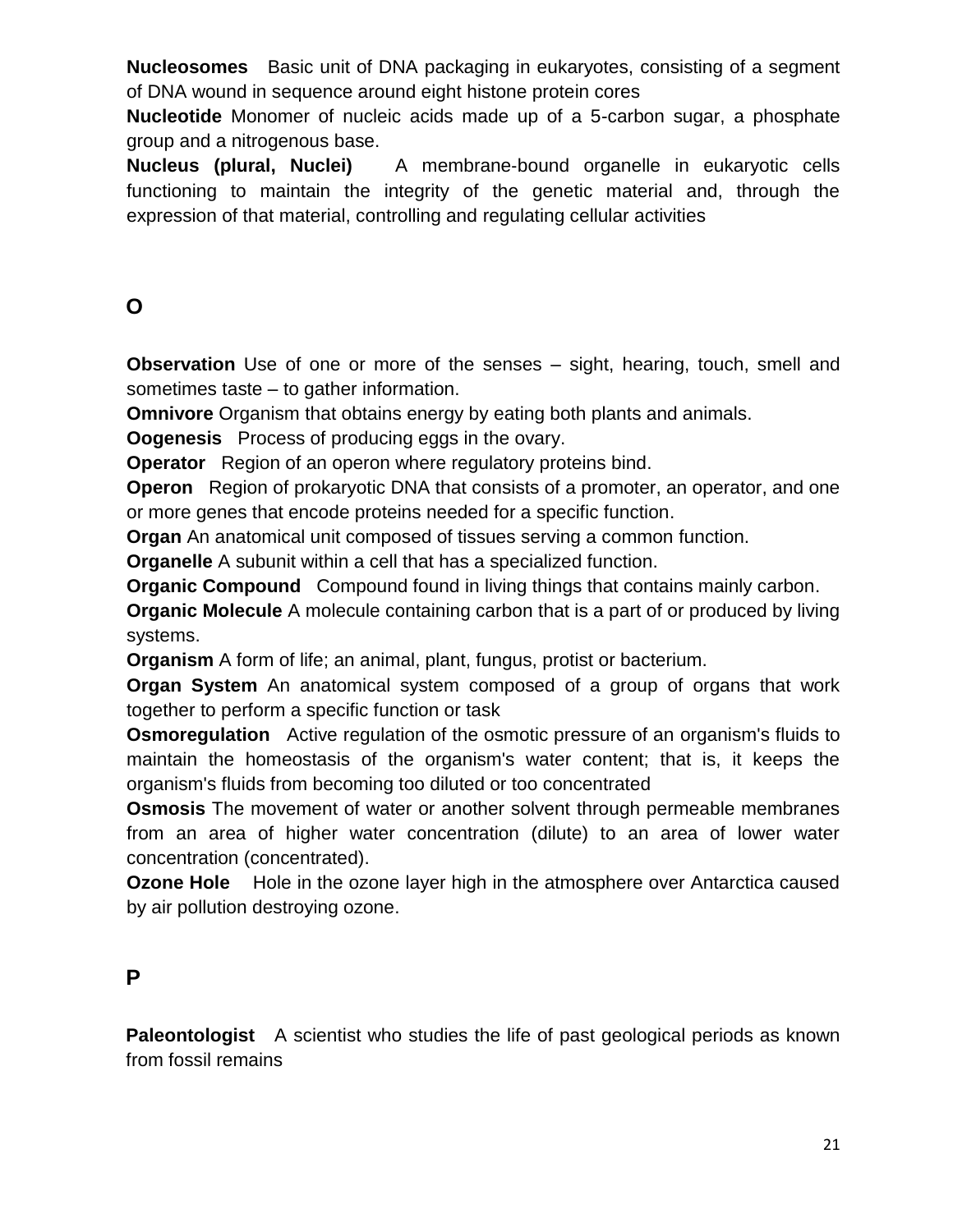**Parapatric Speciation** Relationship between organisms whose ranges do not significantly overlap but are immediately adjacent to each other; they only occur together in a narrow contact zone

**Parasite** Species that benefits in a parasitic relationship

**Parasitism** Symbiotic relationship in which one organism benefits and the other organism is harmed.

**Passive Transport** The transportation of materials across a plasma membrane without using energy.

**Pathogen** Disease-causing agent such as a bacterium, virus, fungus, or protozoan.

**Pedigree** Chart that shows the relationship within a family

**Peripatric Speciation** Subpopulation of a species enters a new niche that becomes geographically isolated

**Peripheral Protein** Protein loosely bound to the surface of a membrane or to part of an integral protein and not embedded in the lipid bilayer.

**pH** The measure of acidity or alkalinity (basicity) of an aqueous solution scaling from 1 (highly acidic) to 14 (highly alkaline) with a midpoint of 7 (neutral).

**Phagocytosis** Process by which a cell engulfs large particles or whole cells, either as a defense mechanism or as a means to obtain food

**Pharmacogenomics** Study of the role of genetics in drug response. It deals with the influence of [genetic](http://en.wikipedia.org/wiki/Genetics) variation on drug response in patients by correlating [gene](http://en.wikipedia.org/wiki/Gene_expression)  [expression](http://en.wikipedia.org/wiki/Gene_expression) or [single-nucleotide polymorphisms with drug absorption, distribution,](http://en.wikipedia.org/wiki/Single-nucleotide_polymorphism)  [metabolism, a](http://en.wikipedia.org/wiki/Single-nucleotide_polymorphism)nd [elimination,](http://en.wikipedia.org/wiki/Elimination) as well as drug receptor target effects

**Phenotype** The observable expression of a genotype.

**Phospholipid Bilayer** Double layer of phospholipid molecules that makes up a plasma membrane

**Phosphorus Cycle** [Biogeochemical cycle](http://en.wikipedia.org/wiki/Biogeochemical_cycle) that describes the movement of [phosphorus](http://en.wikipedia.org/wiki/Phosphorus) through the [lithosphere,](http://en.wikipedia.org/wiki/Lithosphere) [hydrosphere,](http://en.wikipedia.org/wiki/Hydrosphere) and [biosphere;](http://en.wikipedia.org/wiki/Biosphere) unlike other cycles phosphorus does not move through the atmosphere

**Photic Zone** Area in an aquatic biome that extends to a maximum depth of 200 meters

**Photoautotroph** Producer that uses energy from sunlight to make food by photosynthesis

**Photolysis** Chemical process by which molecules are broken down into smaller units through the absorption of light

**Photosynthesis** A process in which solar radiation is chemically captured by chlorophyll molecules and through a set of controlled chemical reactions resulting in the potential chemical energy in the bonds of carbohydrate molecules.

**Photosystem** Group of molecules, including chlorophyll, in the thylakoid membrane of a chloroplast that captures light energy.

**Phylogenetic Tree** Diagram that shows how species are related to each other through common ancestors.

**Phylogeny** Evolutionary history of a group of related organisms.

**Phytoplankton** Bacteria and algae that use sunlight to make food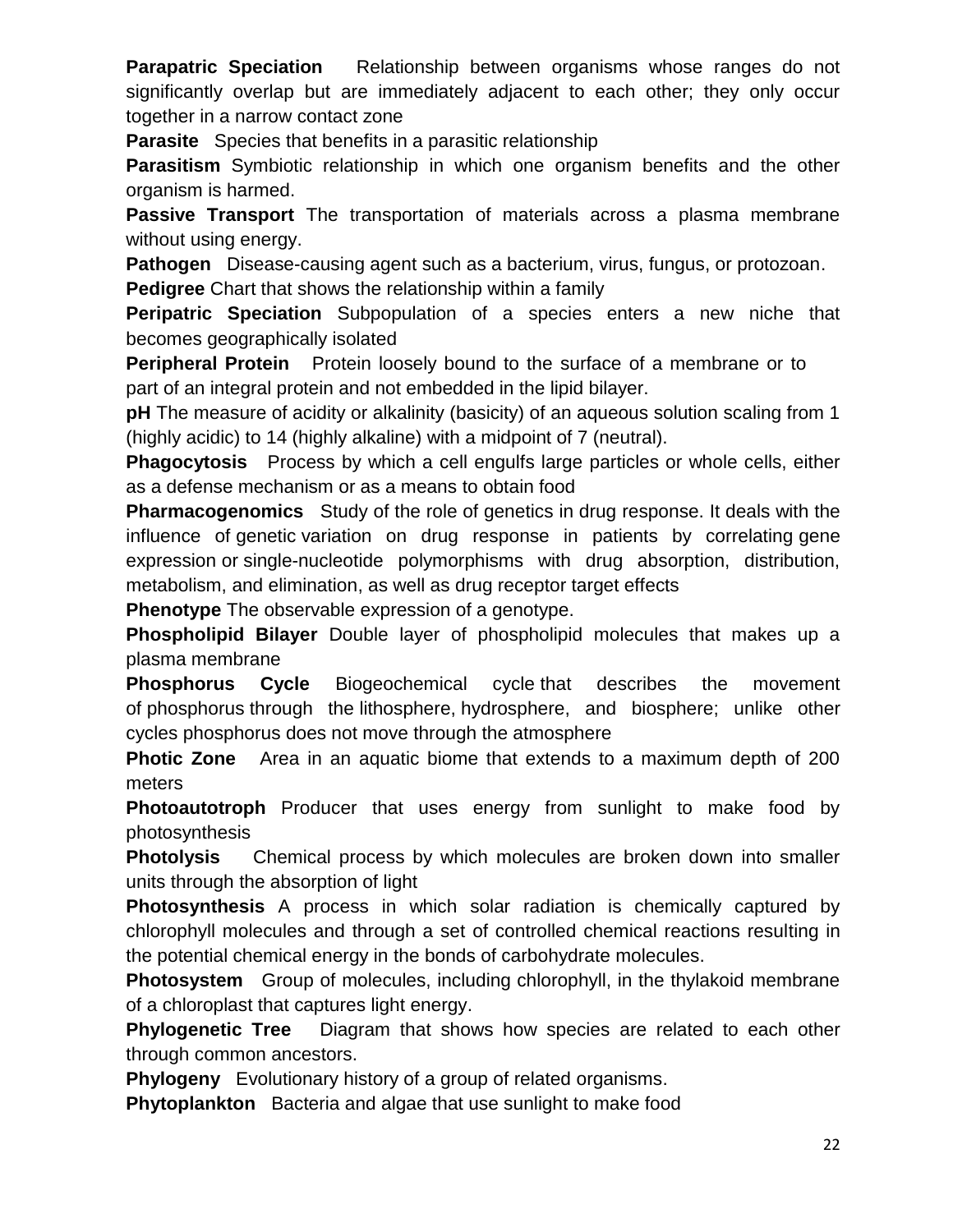**Pigment** Material that changes the color of reflected or transmitted light as the result of wavelength-selective absorption; pigmentation is used in organisms for many biological purposes including [Camouflage,](http://en.wikipedia.org/wiki/Camouflage) [Mimicry,](http://en.wikipedia.org/wiki/Mimicry) [Aposematism](http://en.wikipedia.org/wiki/Aposematism) (warning), [Sexual](http://en.wikipedia.org/wiki/Sexual_selection)  [selection](http://en.wikipedia.org/wiki/Sexual_selection) and other forms of [Signaling,](http://en.wikipedia.org/wiki/Signalling_theory) [Photosynthesis](http://en.wikipedia.org/wiki/Photosynthesis) (in plants), as well as basic physical purposes such as protection from [Sunburn.](http://en.wikipedia.org/wiki/Sunburn)

**Pinocytosis** A method of active transport across the cell membrane in which the cell takes in extracellular fluids.

**Pioneer Species** Type of species that first colonizes a disturbed area.

**Plasma Membrane** A thin, phospholipid and protein molecule bilayer that encapsulates a cell and controls the movement of materials in and out of the cell through active or passive transport.

**Plasmid** Circular DNA molecule found in bacteria

**Plasmodesma (plural, Plasmodesmata)** An open channel in the cell wall of a plant through which strands of cytosol connect from an adjacent cell, allowing water, nutrients, and other substances to flow between cells.

**Plasmolysis** The contraction or shrinking of the cell membrane of a plant cell in a hypertonic solution in response to the loss of water by osmosis.

**Plastids** A group of membrane‐bound organelles commonly found in photosynthetic organisms and mainly responsible for the synthesis and storage of food.

**Point Mutation** A single‐base substitution causing the replacement of a single‐base nucleotide with another nucleotide (e.g., silent mutation, in which there is no change in an amino acid; missense mutation, in which there is a different amino acid; and nonsense mutation, in which there is an insertion of a stop codon in the amino acid which stops protein synthesis).

**Polarity** Difference in electrical charge between different parts of the same molecule **Pollen** Fine to coarse powder containing the micro-gametophytes of seed plants, which produce the male gametes

**Pollination** Process by which pollen is transferred from the anther to the stigma of the plant, thereby enabling fertilization and reproduction

**Polyadentation** Addition of a poly tail to a primary transcript RNA

**Polygenic Trait (Characteristic)** A trait in which the phenotype is controlled by two or more genes at different loci on different chromosomes.

**Polymer** Large compound formed from combinations of many monomers.

**Polymerase Chain Reaction (PCR)** Technique that allows molecular biologists to make many copies of a particular gene.

**Polynucleotide** Chain of nucleotides that alone or with another such chain makes up a nucleic acid.

**Polypeptide** Chain of amino acids that alone or with other such chains makes up a protein.

**Polysaccharide** Chain of monosaccharides that makes up a complex carbohydrate such as starch.

**Population** A group of individuals of the same species living in a specific geographical area and reproducing.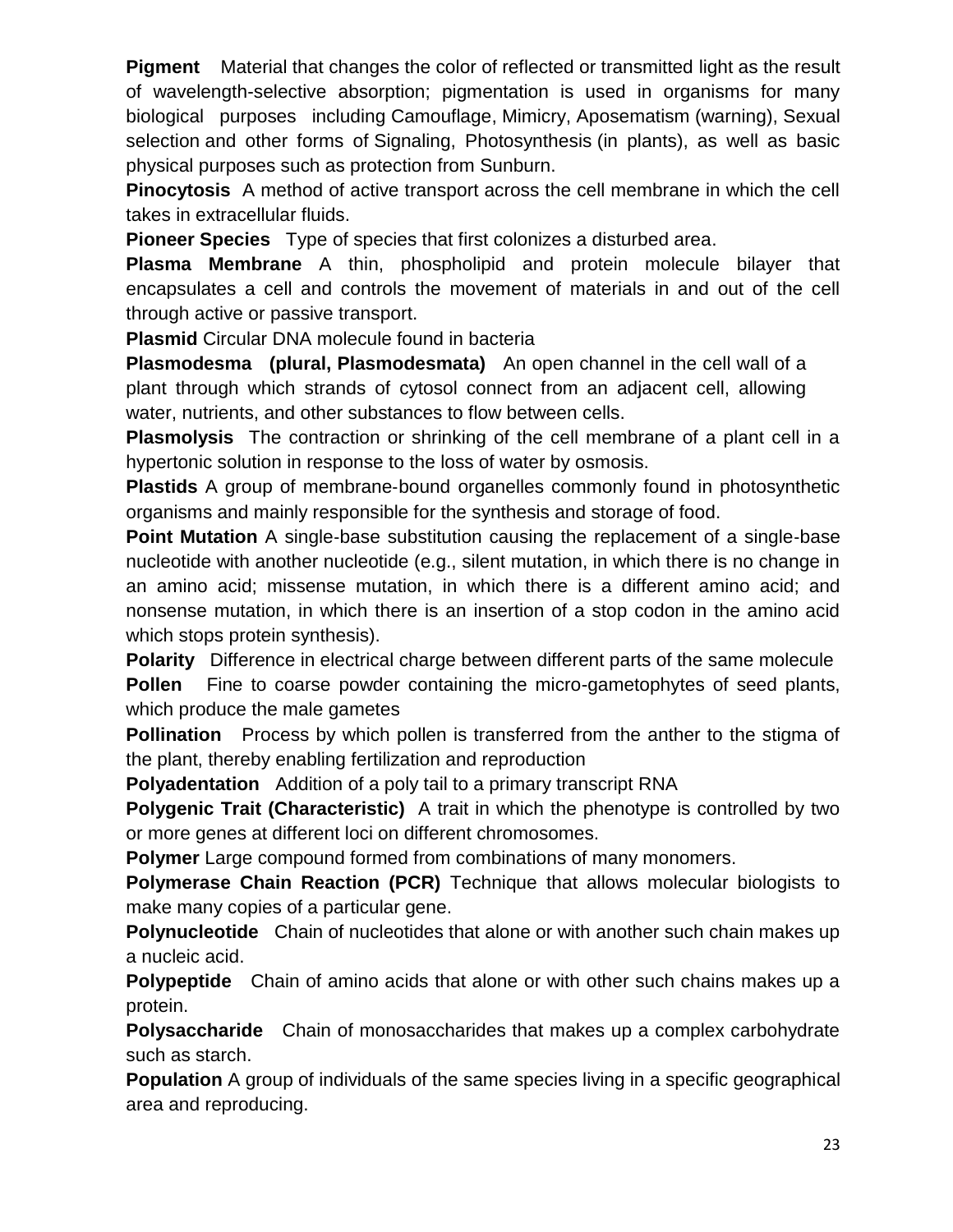**Population Density** Average number of individuals in a population per unit of area or volume.

**Population Distribution** Describes how the individuals are distributed, or spread throughout their habitat.

**Population Dynamics** The study of short‐ and long‐term changes in the number of individuals for a given population, as affected by birth, death, immigration, and emigration.

**Population Genetics** Science focusing on evolution within populations that is the area of overlap between evolutionary theory and Mendelian genetics.

**Population Growth Rate (r)** How fast a population changes in size over time.

**Population Pyramid** Bar graph that represents the age-structure of a population

**Positive Feedback Loop** Process in which the effects of a small disturbance on a system include an increase in the magnitude of the stimulus

**Potential Energy** Stored energy of position

**Precipitation** Water that falls from clouds in the atmosphere to Earth's in the form of rain, snow, sleet, hail, or freezing rain.

**Predation** Interaction in which one organism captures and heeds on another organism.

**Predator** Species that consumes another in a predator-prey relationship

**Prediction (scientific)** Statement that tells what will happen under certain conditions **Prey** Species that is consumed by another in a predator-prey relationship.

**Primary Succession** Change in the numbers and types of species that live in a community that occurs in an area that has never before been colonized.

**Principle (Scientific)** A concept based on scientific laws and axioms (rules assumed to be present, true, and valid) where general agreement is present.

**Probability** Likelihood that a particular event will occur.

**Producer (Autotroph; Ecological)** An organism that uses a primary energy source to conduct photosynthesis or chemosynthesis

**Product** Substance that forms as the result of a chemical reaction.

**Prokaryote** A single‐celled organism that lacks a membrane‐bound nucleus and specialized organelles.

**Prokaryotic Cell** Cell without a nucleus that is found in single-celled organisms.

**Promoter** Region of a gene where a RNA polymerase binds to initiate transcription of the gene.

**Prophase** First and longest phase of mitosis, during which the chromosomes become visible and the centrioles separate and take up positions on the opposite sides of the nucleus.

**Protein** A macromolecule that contains the principal components of organisms: carbon, hydrogen, oxygen, and nitrogen; performs a variety of structural and regulatory functions for cells.

**Protein Synthesis** The process in which amino acids are arranged in a linear sequence through the processes of transcription of DNA and to RNA and the translation of RNA to a polypeptide chain.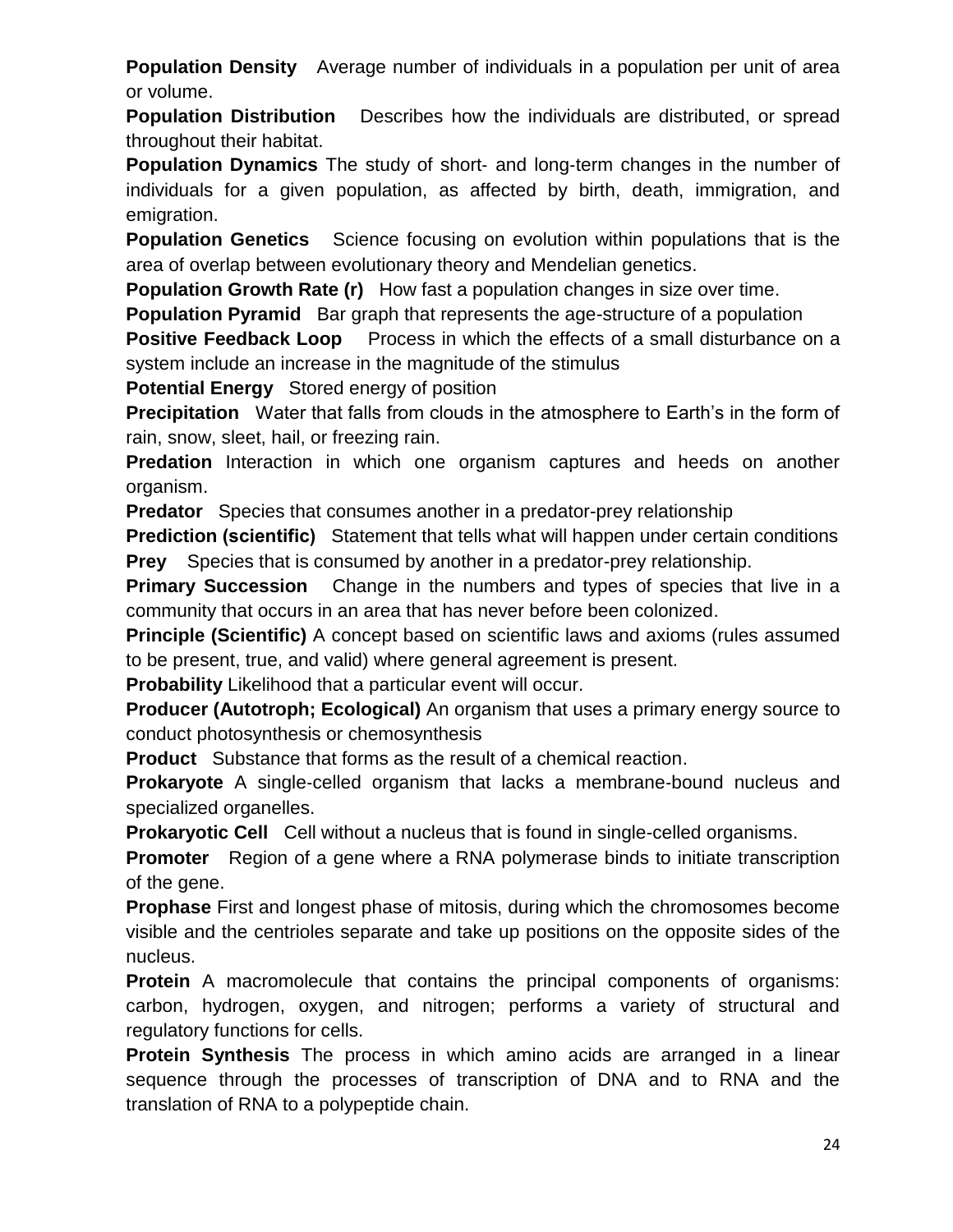**Protist** Kingdom in the domain Eukarya that includes all eukaryotes except plants, animals, and fungi.

**Pumps (Ion or Molecular)** Any of several molecular mechanisms in which ions or molecules are transported across a cellular membrane requiring the use of an energy source (e.g., glucose, sodium [Na+], calcium [Ca+], and potassium [K+]).

**Punctuated Equilibrium** A proposed explanation in evolutionary biology stating that species are generally stable over long periods of time. Occasionally there are rapid changes that affect some species which can quickly result in a new species.

**Punnett Square** Diagram showing the gene combinations that might result from a genetic cross.

# **Q**

# **R**

**Random Fertilization** Random combination of that produces genetic variation in the process of sexual reproduction

**Reactant** Starting material in a chemical reaction

**Reading Frame** A way of dividing the [sequence of nucleotides](http://en.wikipedia.org/wiki/Nucleic_acid_sequence) in a [nucleic](http://en.wikipedia.org/wiki/Nucleic_acid)  [acid](http://en.wikipedia.org/wiki/Nucleic_acid) [\(DNA](http://en.wikipedia.org/wiki/DNA) or [RNA\)](http://en.wikipedia.org/wiki/RNA) molecule into a set of consecutive, non-overlapping triplets; when these triplets equate to [amino acids](http://en.wikipedia.org/wiki/Amino_acid) or stop signals during [translation,](http://en.wikipedia.org/wiki/Translation_(biology)) they are called [codons](http://en.wikipedia.org/wiki/Codon)

**Recessive Allele** Allele that is masked by the presence of another allele for the same gene when they occur together in a heterozygote

**Recessive Inheritance** A pattern of inheritance in which the phenotypic effect of one allele is only expressed within a homozygous genotype. In a heterozygous condition with a dominant allele, it is not expressed in the phenotype.

**Recombinant DNA** DNA produced by combining DNA from different sources.

**Regeneration** Regrowing of tissues, organs, or limbs that have been lost or damaged.

**Regulatory Element** Region of DNA where a regulatory protein binds.

**Regulatory Protein** Protein that regulates gene expression.

**Relative Dating** Method of dating fossils by their location in rock layers; determines which fossils are older or younger but not their age in years.

**Renewable Resource** Natural resource that can be replenished by natural processes as quickly as humans use it

**Reproduction** Biological process by which new "offspring" individual organisms are produced from their "parents"

**Reproductive Isolation** Separation of species or populations so that they cannot interbreed and produce fertile offspring

**Reservoir** Part of a biogeochemical cycle that holds an element or water for a long period of time.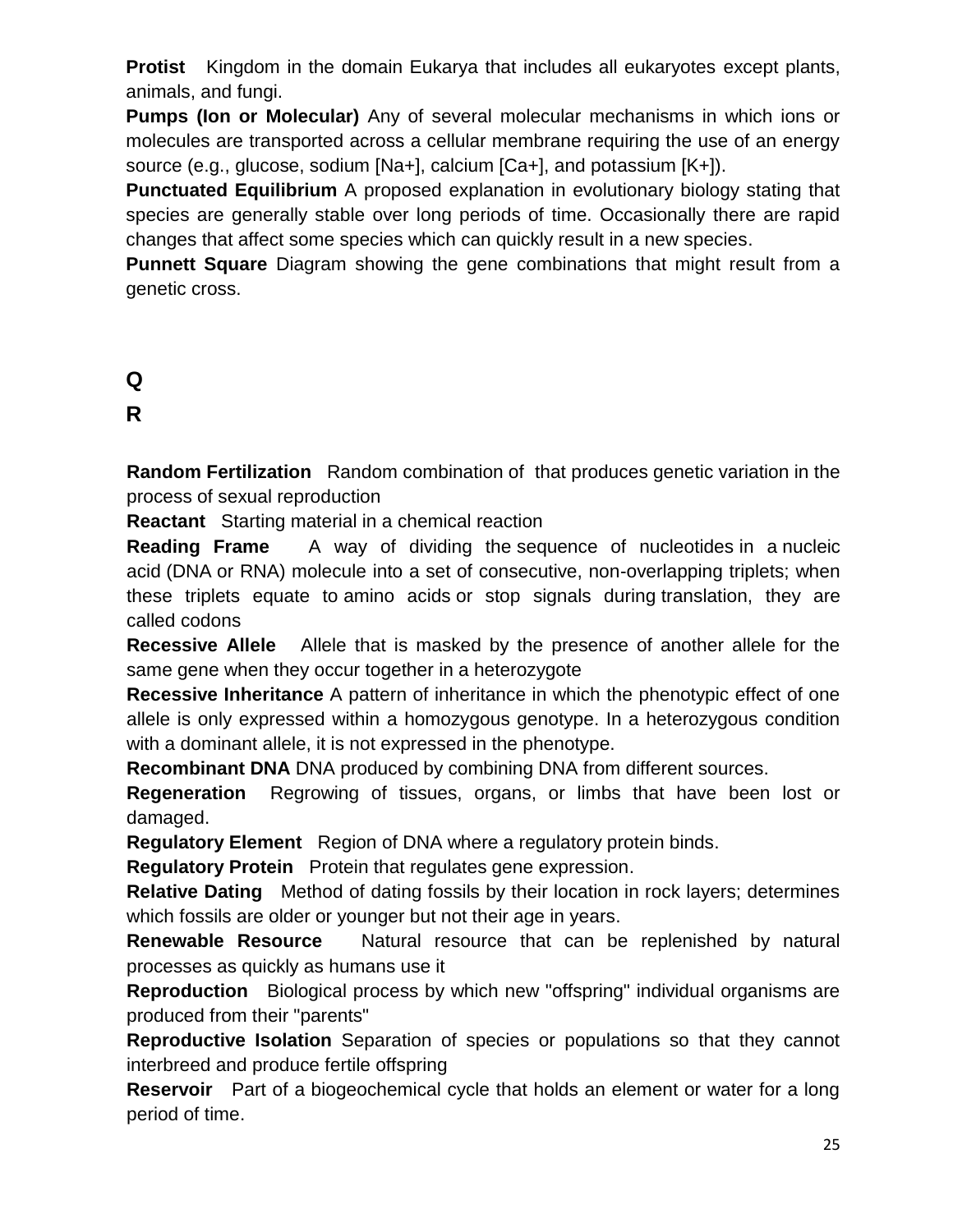**Respiration** Exchange of gases between the body and the outside air.

**Restriction Enzyme** Enzyme that cuts DNA at a specific sequence of nucleotides.

**Ribonucleic Acid (RNA)** Single-stranded nucleic acid that contains the sugar ribose and that helps make proteins.

**ribosomal RNA** Type of RNA that helps form ribosomes and assemble proteins.

**Ribosome** A cellular structure composed of RNA and proteins that is the site of protein synthesis in eukaryotic and prokaryotic cells

**RNA (Ribonucleic acid)** Family of large biological molecules that perform multiple vital roles in the coding, decoding, regulation, and expression of genes

**RNA Polymerase** An enzyme that produces primary transcript RNA

**RNA World Hypothesis** Hypothesis that RNA was the first organic molecule to evolve and that early life was based on RNA, rather than DNA or protein.

*r***-selected** Species in which population growth is rapid but death rates are high so population size is generally below the carrying capacity

**Runoff** The flow of water that occurs when excess water from rain, melt-water, or other sources flows over the earth's surface

# **S**

**Sampling** Study of a selection of a subset of individuals from within a [statistical](http://en.wikipedia.org/wiki/Population_(statistics)) [population](http://en.wikipedia.org/wiki/Population_(statistics)) to estimate characteristics of the whole population

**Saprotroph** Decomposer such as a fungus or protozoan that feeds on any remaining organic matter that is left after other decomposers do their work

**Saturated Fatty Acid** Molecule in lipids in which carbon atoms are bonded to as many hydrogen atoms as possible

**Scanning Electron Microscope (SEM)** Type of electron microscope that produces 3-D images of a sample by scanning it with a focused beam of electrons

**Scavenger** Decomposer that consumers the soft tissues of dead animals

**Science** A body of evidence-based knowledge gained through observation and experimentation related to the natural world and technology.

**Scientific Investigation** Plan for asking questions and testing possible answers.

**Scientific Law** Statement describing what always happens under certain conditions in nature.

**Scientific Method** The process of a scientific investigation

**Scientific Principle** Explain the 'why' and 'how' of various phenomena; problem or method that has to be proven by an exact point of science

**Scientific Theory** Broad explanation that is widely accepted as true because it is supported by a great deal of evidence

**Secondary Succession** Change in the numbers and types of species that live in a community that occurs in an area that was previously colonized but has been disturbed.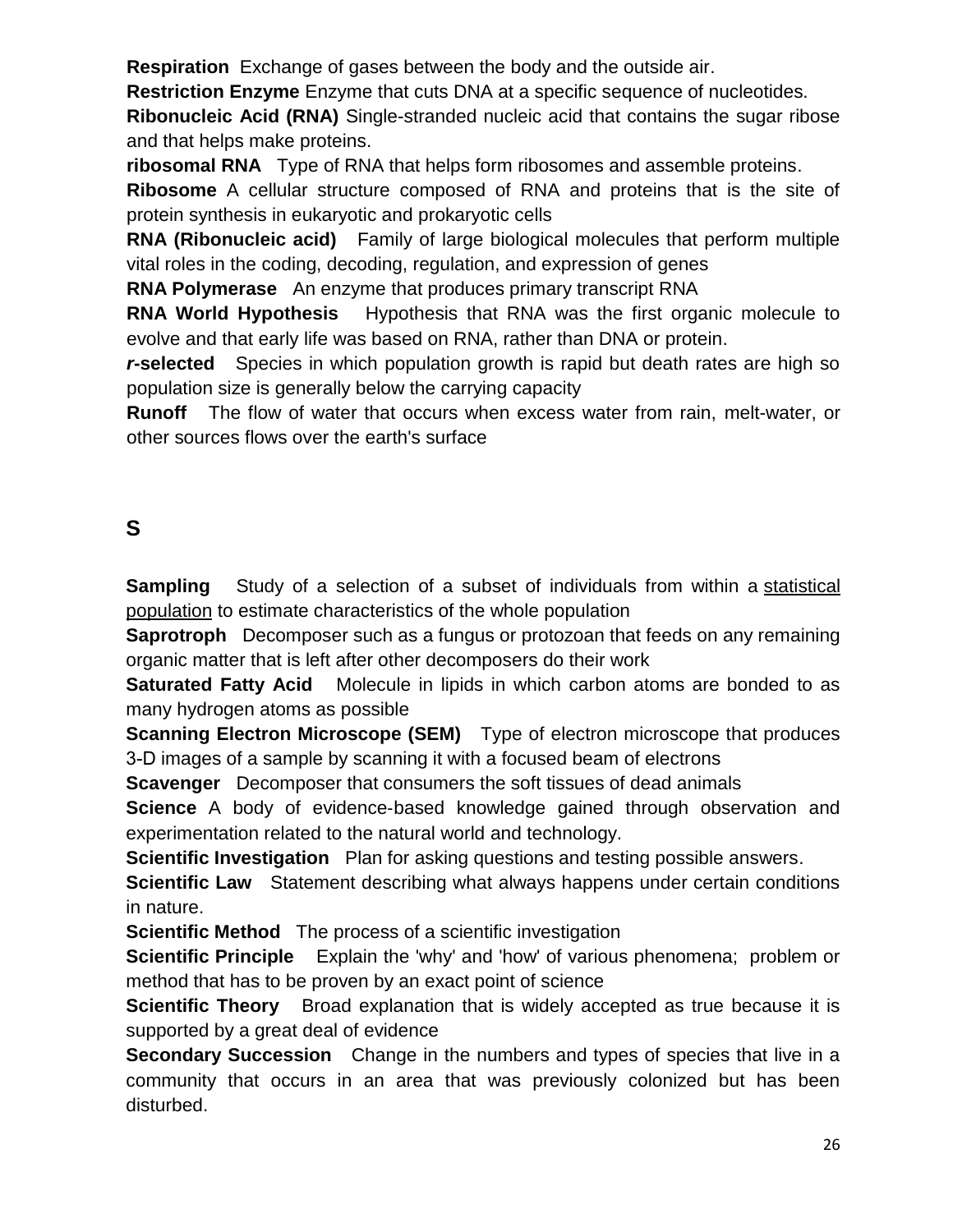**Selective Breeding** The process of breeding organisms that results on offspring with desired genetic traits.

**Selective Permeability (Semi-permeability)** Property of biological membranes that allows only certain substances to pass through them.

**Semiconservative DNA Replication** The process in which the DNA molecule uncoils and separates into two strands. Each original strand becomes a template on which a new strand is constructed, resulting in two DNA molecules identical to the original DNA molecule

**Semipermeability (Selectively Permeability)**

**Sessile** Of or relating to an animal that is unable to move from place to place **Sex Chromosome** X or Y chromosome (in humans).

**Sex-Linked Gene** Gene located on a sex chromosome.

**Sex**‐**Linked Trait** A trait, associated with a gene that is carried by either the male or female parent (e.g., color blindness and sickle‐cell anemia).

**Sexual Dimorphism** Differences between the phenotypes of males and females of the same species.

**Sexual Reproduction** Process by which two cells from different parents unite to produce the first cell of a new organism.

**Silent Mutation** Point mutation in which there is no change in an amino acid

**Sister Chromatids** Refers to either of the two identical copies formed by the replication of a single chromosome, with both copies joined together by a common centromere

**Sixth Mass Extinction** Current mass extinction caused primarily by habitat loss due to human actions.

**Sodium-Potassium Pump** Type of active transport in which sodium ions are pumped out of the cell and potassium ions are pumped into the cell with the help of a carrier protein and energy from ATP.

**Solubility** Property of a solid, liquid, or gaseous chemical substance called solute to dissolve in a solid, liquid, or gaseous solvent to form a homogeneous solution of the solute in the solvent

**Solute** The dissolved substance in a [solution](http://en.wikipedia.org/wiki/Solution)

**Solution** Mixture that has the same composition throughout

**Solvent** Substance in which a solute is dissolved to form a solution

**Somatic Mutation** Mutation that occurs in cells of the body other than gametes**.** 

**Spawning** Depositing large numbers of gametes in the same place and at the same time by fish or amphibians.

**Specialization** Evolution of different adaptations in competing species, which allows them to live in the same area without competing.

**Speciation** A process typically caused by the genetic isolation from a main population resulting in a new genetically distinct species.

**Species** The lowest taxonomic level of biological classification consisting of organisms capable of reproduction that results in fertile offspring.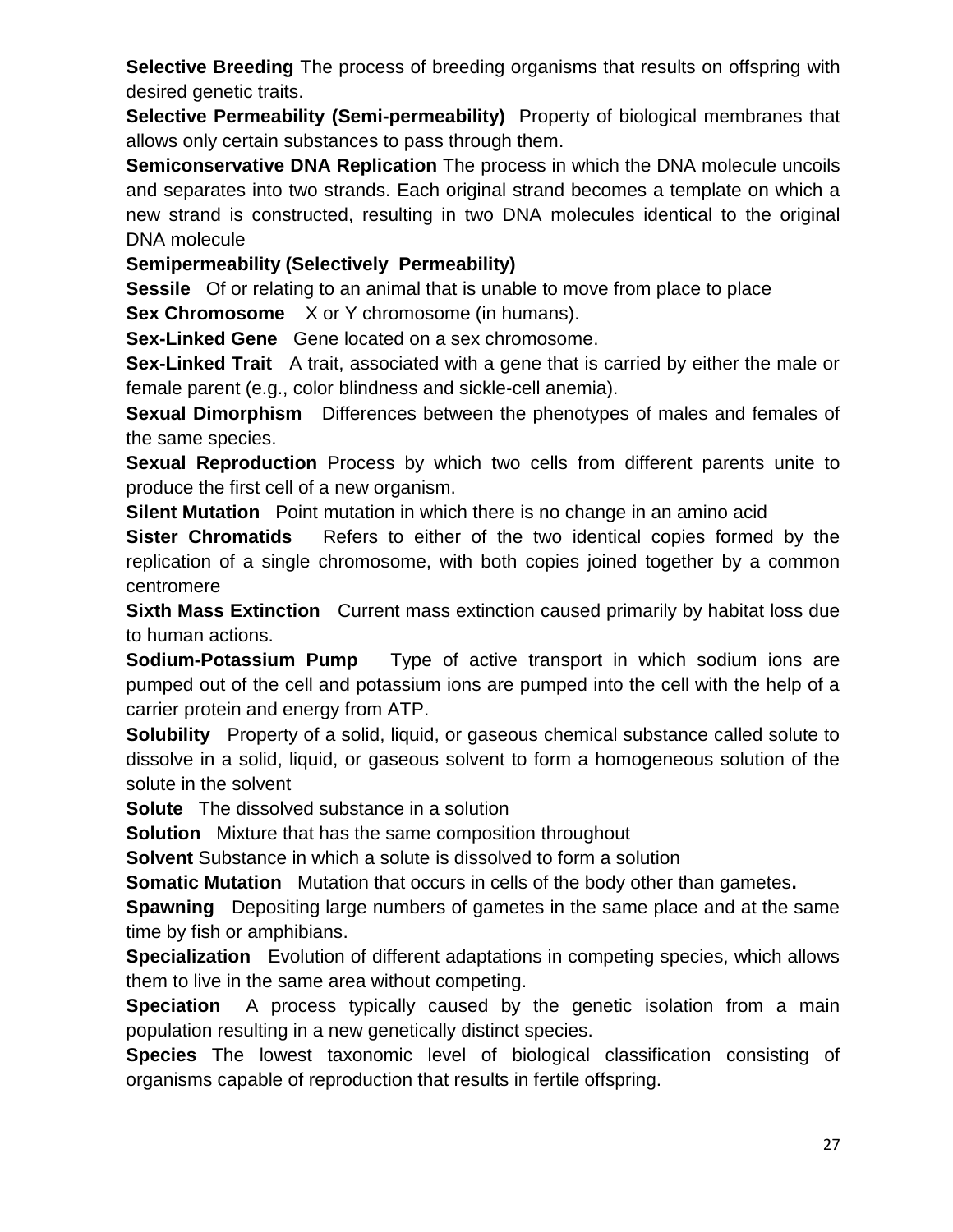**Specific Heat** The measure of the heat energy required to increase the temperature of a unit quantity of a substance by a certain temperature interval.

**Spermatogenesis** Process of producing sperm in the testes

**Splicing** The process by which introns are removed from the RNA to produce mature messenger RNA that contains only exons

**Spindle** Fanlike microtubule structure that helps separate the chromosomes during mitosis

**Spontaneous Mutation** Mutations arising from a variety of sources, including errors in DNA replication, spontaneous lesions, and transposable genetic elements

**Stabilizing Selection** Form of natural selection by which the center of the curve remains in its current position; occurs when individuals near the center of a distribution curve have higher fitness than individuals at either end

**Statistical Analysis** Component of [data analytics;](http://searchdatamanagement.techtarget.com/definition/data-analytics) that describes the nature of the data to be analyzed, explores the relation of the data to the underlying population, creates a [model](http://searchdatamanagement.techtarget.com/definition/data-modeling) to summarize understanding of how the data relates to the underlying population, proves (or disproves) the validity of the model, and employs [predictive](http://searchcrm.techtarget.com/definition/predictive-analytics)  [analytics](http://searchcrm.techtarget.com/definition/predictive-analytics) to run scenarios that will help guide future actions; main goal of statistical analysis is to identify trends

**Stimulus** any kind of detectable signal that carries information

**Stomata (singular, Stoma)** Tiny pore in the epidermis of a plant leaf that controls transpiration and gas exchange with the air.

**Stroma** Space outside the thylakoid membranes of a chloroplast where the Calvin cycle of photosynthesis takes place.

**Sublimation** Process in which ice and snow change directly to water vapor.

**Substrate** Reactant of an enzyme-catalyzed reaction

**Succession** A series of predictable and orderly changes within an ecosystem over time

**Surface Tension** Contractive tendency of the surface of a liquid that allows it to resist an external force

**Survivorship Curve** Graph that represents the individuals still alive at each age in a population

**Sustainable Use** Use of resources in a way that meets the needs of the present and also preserves the resources for the use of future generations.

**Symbiosis** Relationship in which two species live closely together, in which one always benefits from the relationship.

**Symbiotic Relationship** A relationship between two organisms (i.e., mutualism, in which both organisms benefit; parasitism, in which one organism benefits and the other organism is harmed; and commensalism, in which one organism benefits and the other organism does not benefit or is not harmed).

**Sympatric Speciation** Evolution of a new species that occurs when without geographic separation first occurring between members of an original species **Synthetic Biology** Field of biology involved in engineering new functions from living systems.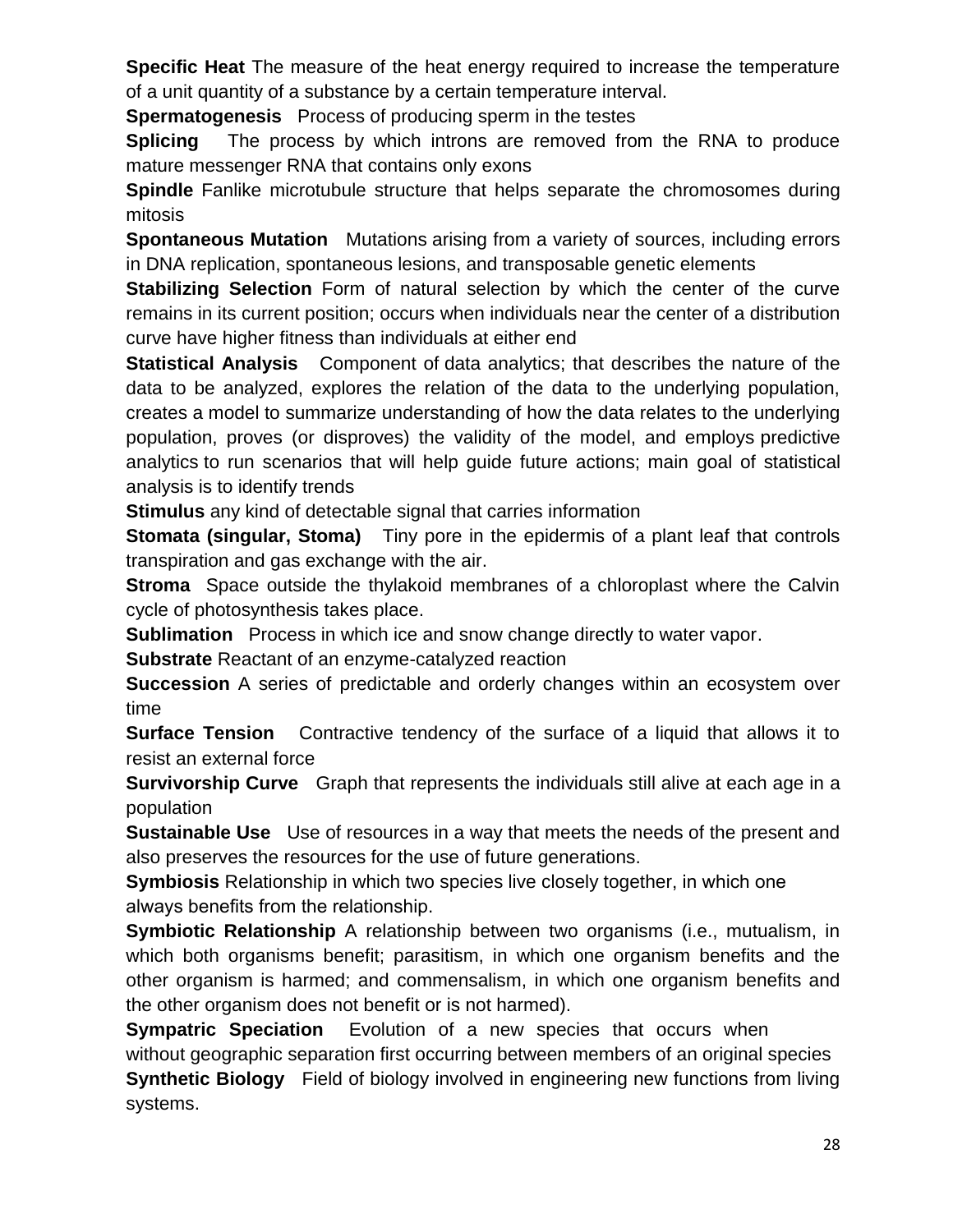**System** A set of interacting or interdependent components, real or abstract, that form an integrated whole. An open system is able to interact with its environment. A closed system is isolated from its environment.

# **T**

**TATA box** Regulatory element that is part of the promoter of most eukaryotic genes **Taxonomy** Science of classifying organisms.

**Telophase** Fourth and final phase of mitosis, during which the chromosomes begin to disperse into a tangle of dense material.

**Temperature** A measure of the average kinetic energy (energy of motion) of particles in a sample of matter This physical property can determine the rate and extent to which chemical reactions can occur within living systems. It is commonly measured in degrees Celsius (°C) or Fahrenheit (°F).

**Temporal Isolation** Form of reproductive isolation in which individuals are active at different times of the day, seasons, or mating periods

**Termination** Final step in in translation, in which the protein sequence has been totally delivered

**Terrestrial** A term that describes an organism associated with a land environment.

**Terrestrial Biome** A biome of or pertaining to land, as in terrestrial ecosystem.

**Tetrad** Structure containing 4 chromatids that forms during meiosis.

**Theory (Scientific)** An explanation of observable phenomena based on available empirical data and guided by a system of logic that includes scientific laws; provides a system of assumptions, accepted principles, and rules of procedure devised to analyze, predict, or otherwise explain the nature or behavior of a specific set of phenomena

**Thermoregulation** Ability of an organism to keep its body temperature within certain boundaries, even when the surrounding temperature is very different

**Thylakoid Membrane** Membrane in a chloroplast where the light reactions of photosynthesis occur

**Tissue** An anatomical unit composed of cells organized to perform a similar function.

**Transcription** The process in which a strand of messenger RNA (mRNA) is synthesized by using the genetic information found on a strand DNA as a template.

**transfer RNA (tRNA)** Type of RNA that brings amino acids to ribosomes where they are joined together to form proteins

**Transformation** One of several processes by which genetic material in the form of "naked" deoxyribonucleic acid [\(DNA\)](http://www.britannica.com/EBchecked/topic/167063/DNA) is transferred between microbial cells; its discovery and elucidation constitutes one of the significant cornerstones of molecular genetics

**Transgenic** Term used to refer to an organism that contains genes from other organisms.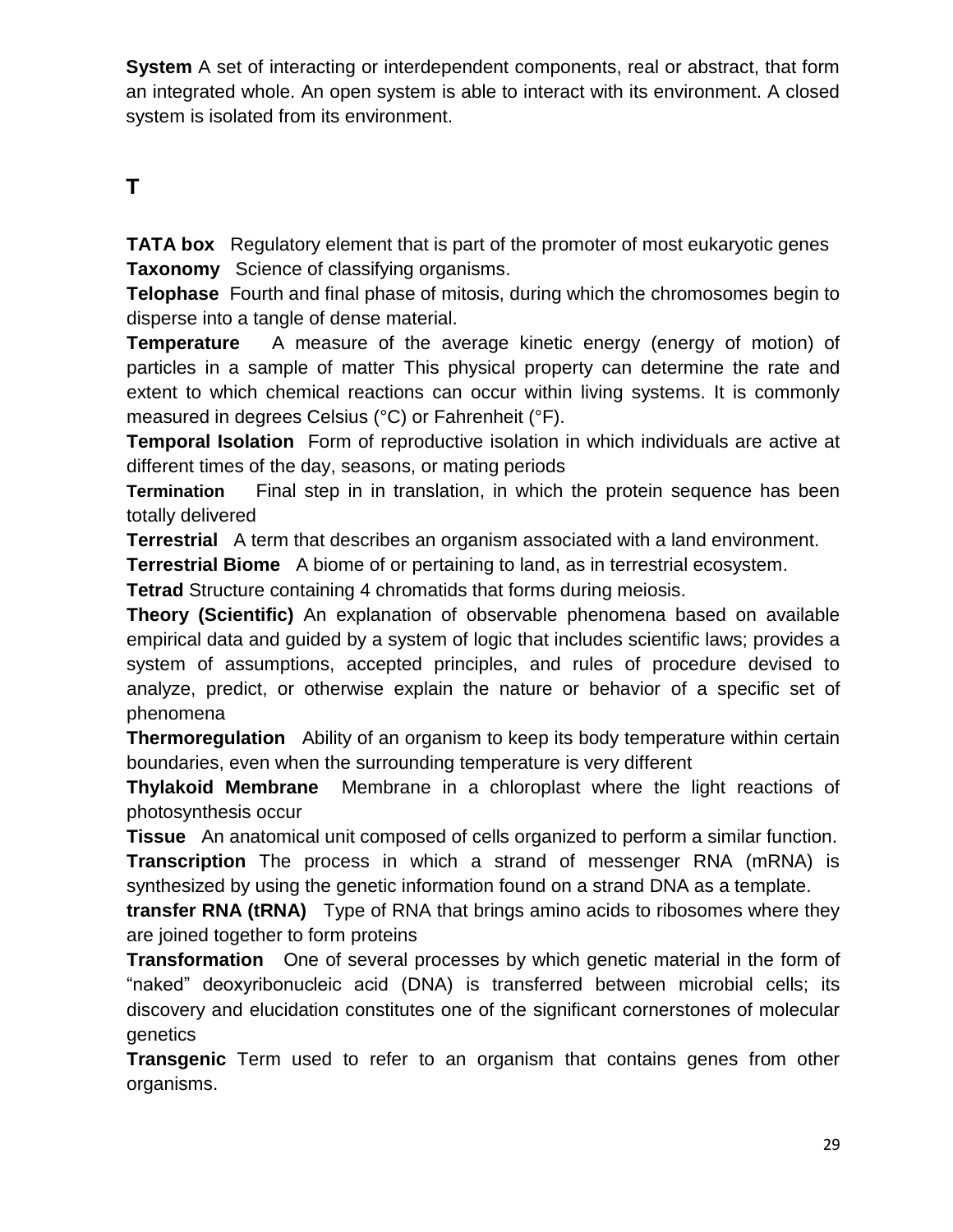**Transgenic Crop** Crop that has been genetically modified with new genes that code for traits useful to humans.

**Translation** The process in which the messenger RNA (mRNA) molecule on a ribosome is decoded to produce a sequence of amino acids for protein synthesis.

**Translocation** The process in which a segment of a chromosome breaks off and attaches to another chromosome

**Transmission Electron Microscope (TEM)** Microscopy technique in which a beam of electrons is transmitted through an ultra-thin specimen, interacting with the specimen as it passes through producing a one-dimensional image

**Transpiration** Loss of water from a plant through its leaves

**Transport Protein** Protein in a plasma membrane that helps other substances cross the membrane.

**Trophic Level** The position of an organism in relation to the flow of energy and inorganic nutrients through an ecosystem (e.g., producer, consumer, and decomposer)

**Tumor** Abnormal growth of body tissue; can be cancerous

**Turgid** Swollen or distended, as in plants cells

#### **U**

**Unicellular** Made up of a single cell.

**Unsaturated Fatty Acid** Molecule in lipids in which some carbon atoms are bonded to other groups of atoms rather than to hydrogen atoms

## **V**

**Vacuole** Large saclike organelle that stores and transports materials inside a cell **Vesicle** Small saclike organelle that stores and transports materials inside a cell. **Vesicle Transport** Type of active transport in which substances are carried across the cell membrane by vesicles.

**Vestigial Structure** A physical characteristic in organisms that appears to have lost its original function as a species has changed over time.

**Virus** Tiny, nonliving particle that contains DNA but lacks other characteristics of living cells